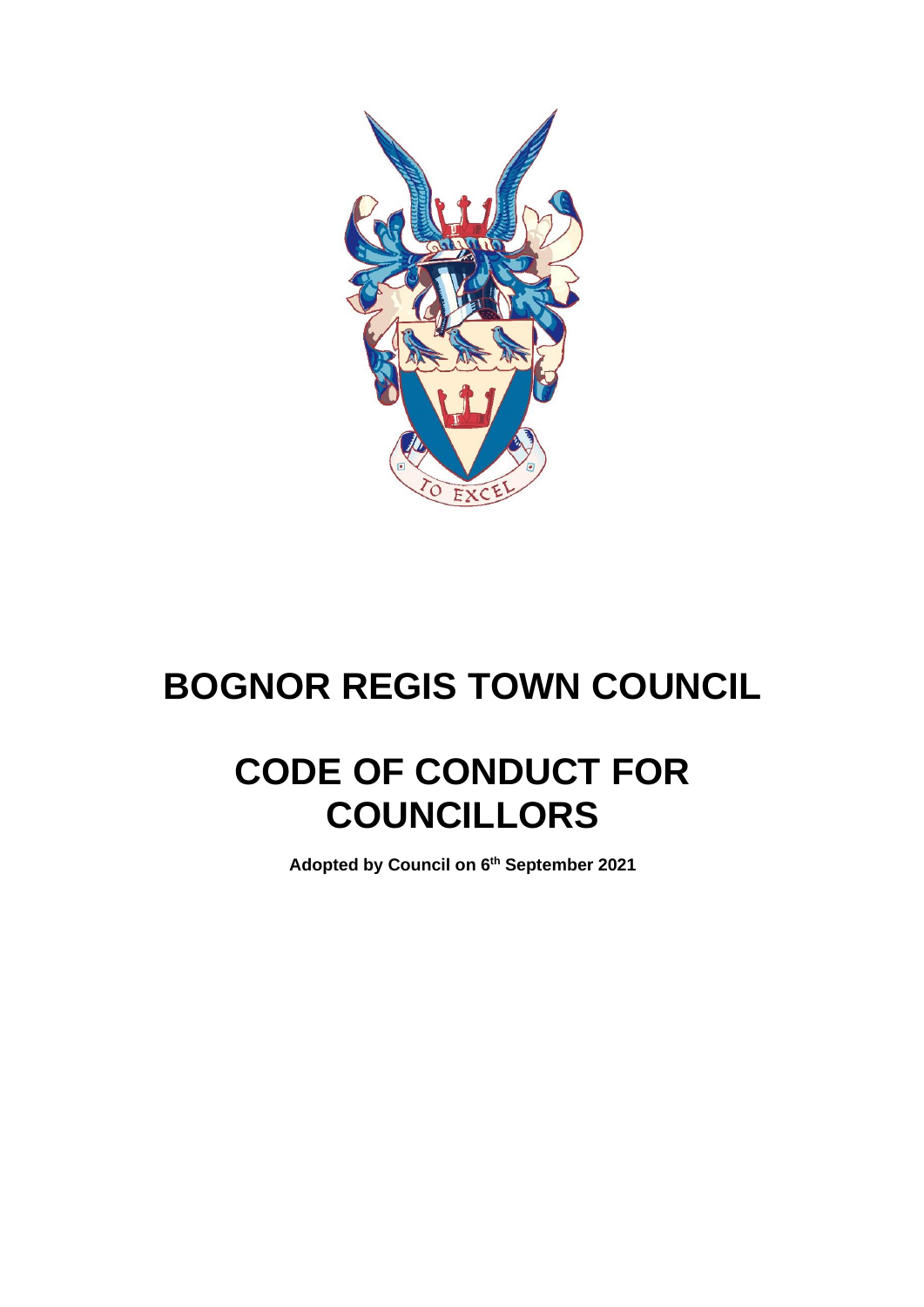# **Contents**

| <b>General Conduct:</b> | Use of local authority resources and facilities 8                                                                                                                                                                                                |  |
|-------------------------|--------------------------------------------------------------------------------------------------------------------------------------------------------------------------------------------------------------------------------------------------|--|
| Appendices :            | Appendix A - The Seven Principles of Public Life  12<br>Appendix E - The Committee on Standards in Public Life 21<br>Appendix F - BRTC Social Media Policy for Councillors 23<br>Appendix G - Planning Code of Good Practice for Councillors  31 |  |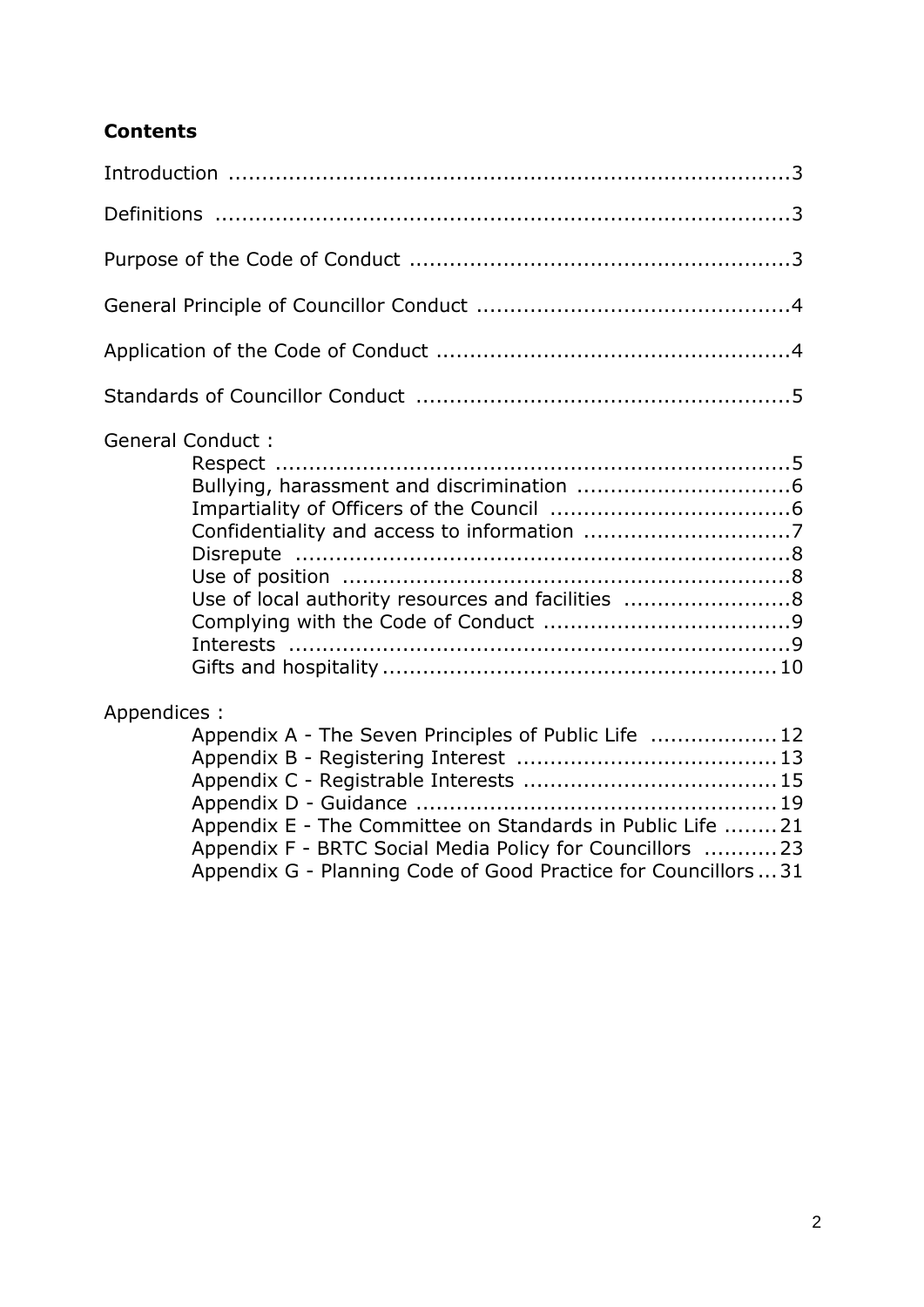# **Introduction**

The Bognor Regis Town Council Code of Conduct has been based on the Model as developed by The Local Government Association (LGA), in association with key partners and after extensive consultation with thesector, as part of its work on supporting all tiers of local government to continue to aspire to high standards of leadership and performance

All Councils are required to have a local Councillor Code of Conduct.

The LGA will undertake an annual review of this Code to ensure it continues to be fit-for-purpose, incorporating advances in technology, social media and changes in legislation.

# **Definitions**

For the purposes of this Code of Conduct, a "Councillor" means a member or co-opted member of a local authority or a directly elected mayor. A "co-opted member"is defined in the Localism Act 2011 Section 27(4) as "a person who is not a memberof the authority but who

- a) is a member of any committee or sub-committee of the authority, or;
- b) is a member of, and represents the authority on, any joint committee or jointsub-committee of the authority;

and who is entitled to vote on any question that falls to be decided at any meeting ofthat committee or sub-committee".

For the purposes of this Code of Conduct, "local authority" includes county Councils, district Councils, London borough Councils, parish Councils, town Councils, fire and rescue authorities, police authorities, joint authorities, economic prosperity boards, combined authorities and National Park authorities.

#### **Purpose of the Code of Conduct**

The purpose of this Code of Conduct is to assist you, as a Councillor, in modelling the behaviour that is expected of you, to provide a personal check and balance, andto set out the type of conduct that could lead to action being taken against you. It is also to protect you, the public, fellow Councillors, local authority Officers and the reputation of local government. It sets out general principles of conduct expected of all Councillors and your specific obligations in relation to standards of conduct. The LGA encourages the use of support, training and mediation prior to action being taken using the Code. The fundamental aim of the Code is to create and maintain public confidence in the role of Councillor and local government.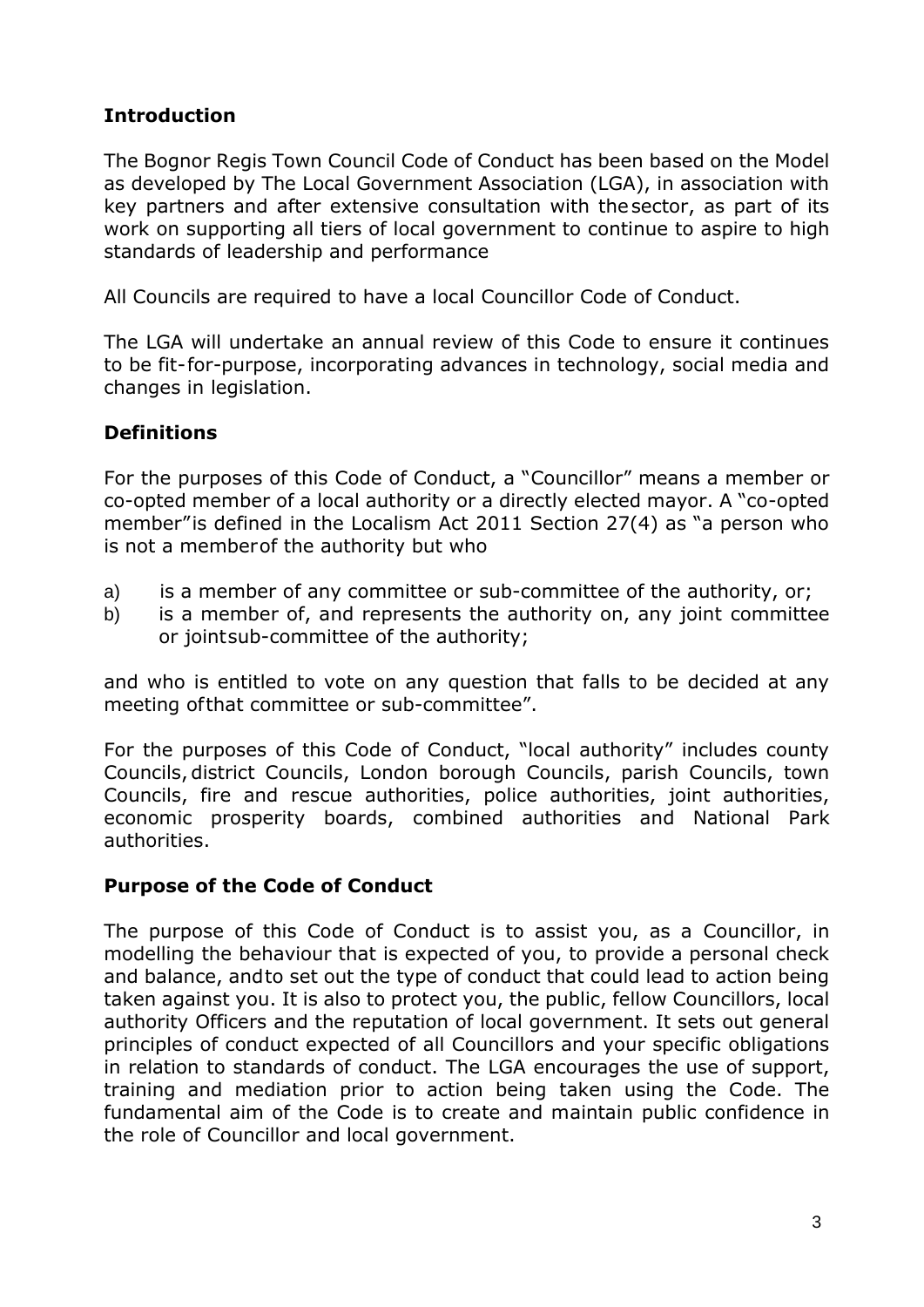# **General principles of Councillor conduct**

Everyone in public office at all levels; all who serve the public or deliver public services, including ministers, civil servants, Councillors and local authority Officers;should uphold the [Seven Principles of Public Life,](https://www.gov.uk/government/publications/the-7-principles-of-public-life/the-7-principles-of-public-life--2) also known as the Nolan Principles.

Building on these principles, the following general principles have been developedspecifically for the role of Councillor.

In accordance with the public trust placed in me, on all occasions:

- I act with integrity and honesty
- I act lawfully
- I treat all persons fairly and with respect; and
- I lead by example and act in a way that secures public confidence in the roleof Councillor.

In undertaking my role:

- I impartially exercise my responsibilities in the interests of the local community
- I do not improperly seek to confer an advantage, or disadvantage, on any person
- I avoid conflicts of interest
- I exercise reasonable care and diligence; and
- I ensure that public resources are used prudently in accordance with my localauthority's requirements and in the public interest.

# **Application of the Code of Conduct**

This Code of Conduct applies to you as soon as you sign your declaration of acceptance of the office of Councillor or attend your first meeting as a cooptedmember and continues to apply to you until you cease to be a Councillor. This Code of Conduct applies to you when:

- you are acting in your capacity as a Councillor and/or as a representative ofyour Council
- you are claiming to act as a Councillor and/or as a representative of your Council
- you are giving the impression that you are acting as a Councillor and/or as arepresentative of your Council
- you refer publicly to your role as a Councillor or use knowledge you could onlyobtain in your role as a Councillor.

The Code applies to all forms of communication and interaction, including:

- at face-to-face meetings
- at online or telephone meetings
- in written communication
- in verbal communication
- in non-verbal communication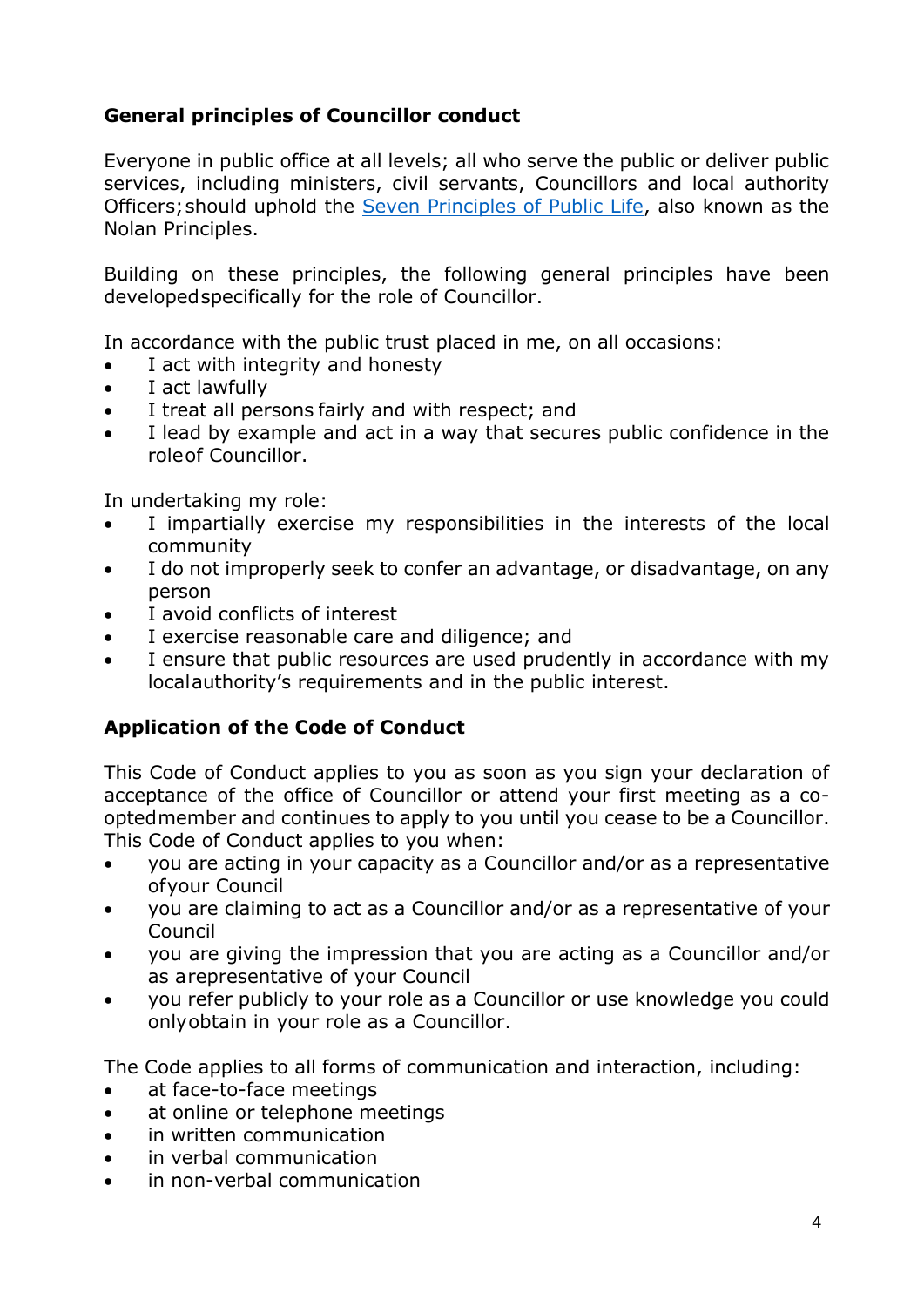in electronic and social media communication, posts, statements and comments.

You are also expected to uphold high standards of conduct and show leadership atall times.

Your Monitoring Officer has statutory responsibility for the implementation of the Code of Conduct, and you are encouraged to seek advice from your Monitoring Officer on any matters that may relate to the Code of Conduct. Town and parish Councillors are encouraged to seek advice from their Clerk, who may refer matters tothe Monitoring Officer.

#### **Standards of Councillor conduct**

This section sets out your obligations, which are the minimum standards of conductrequired of you as a Councillor. Should your conduct fall short of these standards, acomplaint may be made against you, which may result in action being taken.

Guidance is included to help explain the reasons for the obligations and how theyshould be followed.

#### **General Conduct**

**1. Respect**

#### **As a Councillor:**

#### **1.1 I treat other Councillors and members of the public with respect.**

#### **1.2 I treat local authority employees, employees and representatives of partner organisations and those volunteering for the local authority withrespect and respect the role they play.**

Respect means politeness and courtesy in behaviour, speech, and in the written word. Debate and having different views are all part of a healthy democracy. As a Councillor, you can express, challenge, criticise and disagree with views, ideas, opinions and policies in a robust but civil manner. You should not, however, subjectindividuals, groups of people or organisations to personal attack.

In your contact with the public, you should treat them politely and courteously. Rudeand offensive behaviour lowers the public's expectations and confidence in Councillors.

In return, you have a right to expect respectful behaviour from the public. If membersof the public are being abusive, intimidatory or threatening you are entitled to stop any conversation or interaction in person or online and report them to the local authority, the relevant social media provider or the police.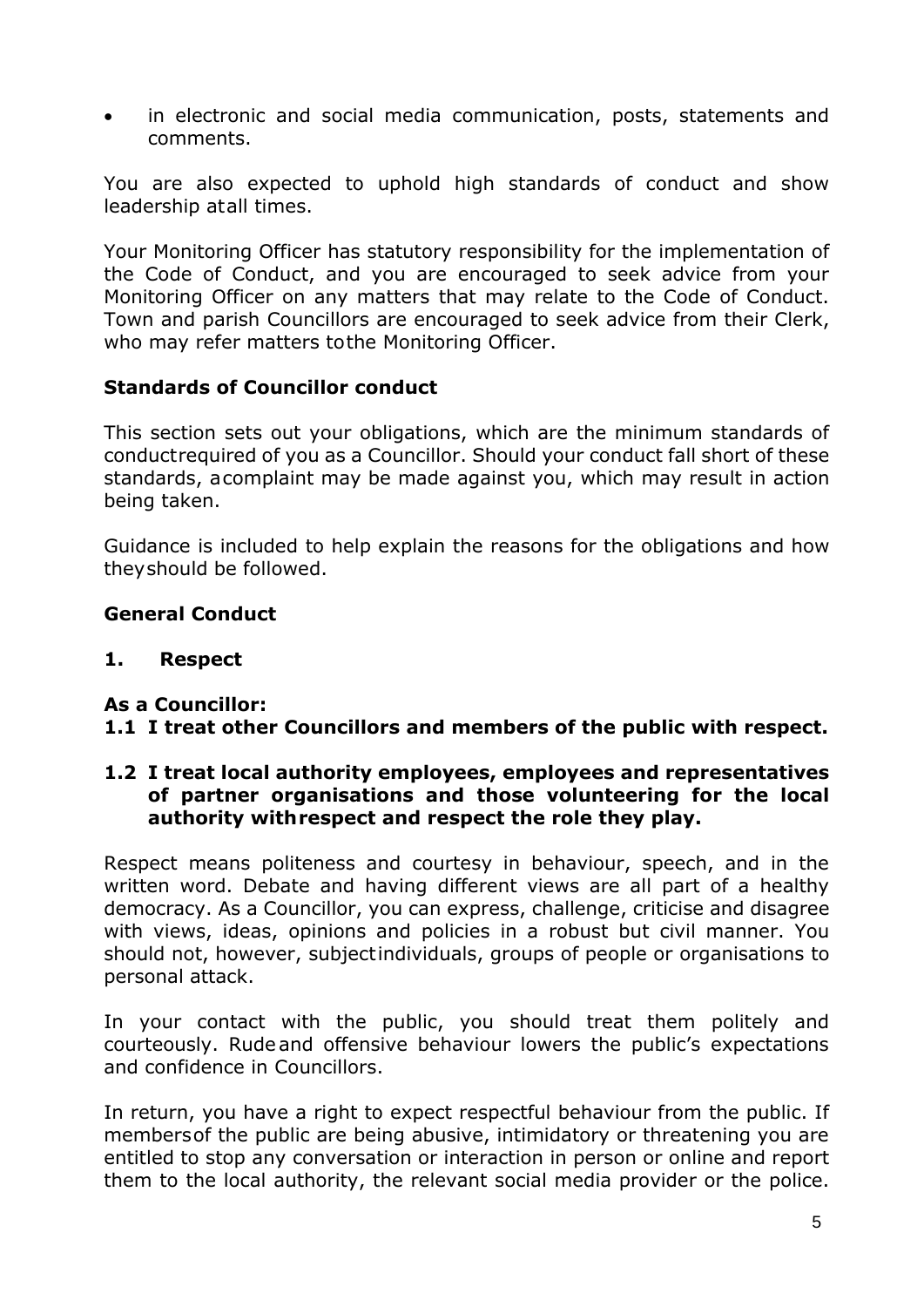This also applies to fellow Councillors, where action could then be taken under the Councillor Code of Conduct,and local authority employees, where concerns should be raised in line with the localauthority's Councillor-Officer protocol.

## **2. Bullying, harassment and discrimination**

#### **As a Councillor:**

- **2.1 I do not bully any person.**
- **2.2 I do not harass any person.**

#### **2.3 I promote equalities and do not discriminate unlawfully against any person.**

The Advisory, Conciliation and Arbitration Service (ACAS) characterises bullying as offensive, intimidating, malicious or insulting behaviour, an abuse or misuse of power through means that undermine, humiliate, denigrate or injure the recipient. Bullying might be a regular pattern of behaviour or a oneoff incident, happen face-to-face, onsocial media, in emails or phone calls, happen in the workplace or at work social events and may not always be obvious or noticed by others.

The Protection from Harassment Act 1997 defines harassment as conduct that causes alarm or distress or puts people in fear of violence and must involve such conduct on at least two occasions. It can include repeated attempts to impose unwanted communications and contact upon a person in a manner that could beexpected to cause distress or fear in any reasonable person.

Unlawful discrimination is where someone is treated unfairly because of a protected characteristic. Protected characteristics are specific aspects of a person's identity defined by the Equality Act 2010. They are age, disability, gender reassignment, marriage and civil partnership, pregnancy and maternity, race, religionor belief, sex and sexual orientation.

The Equality Act 2010 places specific duties on local authorities. Councillors have a central role to play in ensuring that equality issues are integral to the local authority'sperformance and strategic aims, and that there is a strong vision and public commitment to equality across public services.

#### **3. Impartiality of Officers of the Council**

#### **As a Councillor:**

#### **3.1 I do not compromise, or attempt to compromise, the impartiality ofanyone who works for, or on behalf of, the local authority.**

Officers work for the local authority as a whole and must be politically neutral (unlessthey are political assistants). They should not be coerced or persuaded to act in a way that would undermine their neutrality. You can question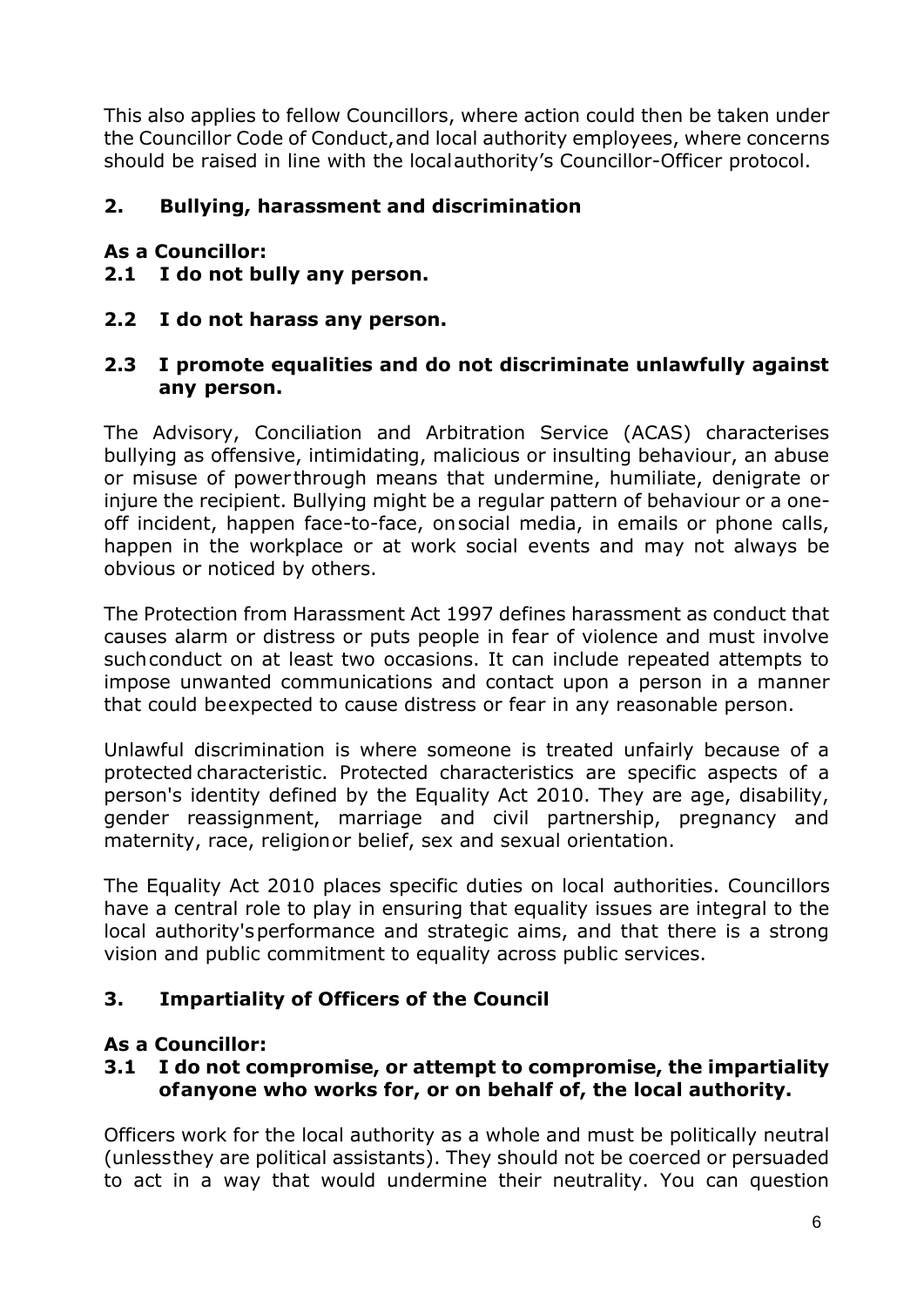Officers in order to understand, for example, their reasons for proposing to act in a particular way, or the content of a report that they have written. However, you must not try and force them to act differently, change their advice, or alter the content of that report, if doing so would prejudice their professional integrity.

## **4. Confidentiality and access to information**

#### **As a Councillor:**

- **4.1 I do not disclose information:**
	- **a. given to me in confidence by anyone**
	- **b. acquired by me which I believe, or ought reasonably to be aware, is of a confidential nature, unless**
		- **i. I have received the consent of a person authorised to giveit;**
		- **ii. I am required by law to do so;**
		- **iii. the disclosure is made to a third party for the purpose of obtaining professional legal advice provided that the thirdparty agrees not to disclose the information to any other person; or**
		- **iv. the disclosure is:**
			- **1. reasonable and in the public interest; and**
			- **2. made in good faith and in compliance with the reasonable requirements of the local authority; and**
			- **3. I have consulted the Monitoring Officer prior to its release.**
- **4.2 I do not improperly use knowledge gained solely as a result of my role as a Councillor for the advancement of myself, my friends, my family members, my employer or my business interests.**

#### **4.3 I do not prevent anyone from getting information that they are entitledto by law.**

Local authorities must work openly and transparently, and their proceedings and printed materials are open to the public, except in certain legally defined circumstances. You should work on this basis, but there will be times when it is required by law that discussions, documents and other information relating to or heldby the local authority must be treated in a confidential manner. Examples include personal data relating to individuals or information relating to ongoing negotiations.

#### **5. Disrepute**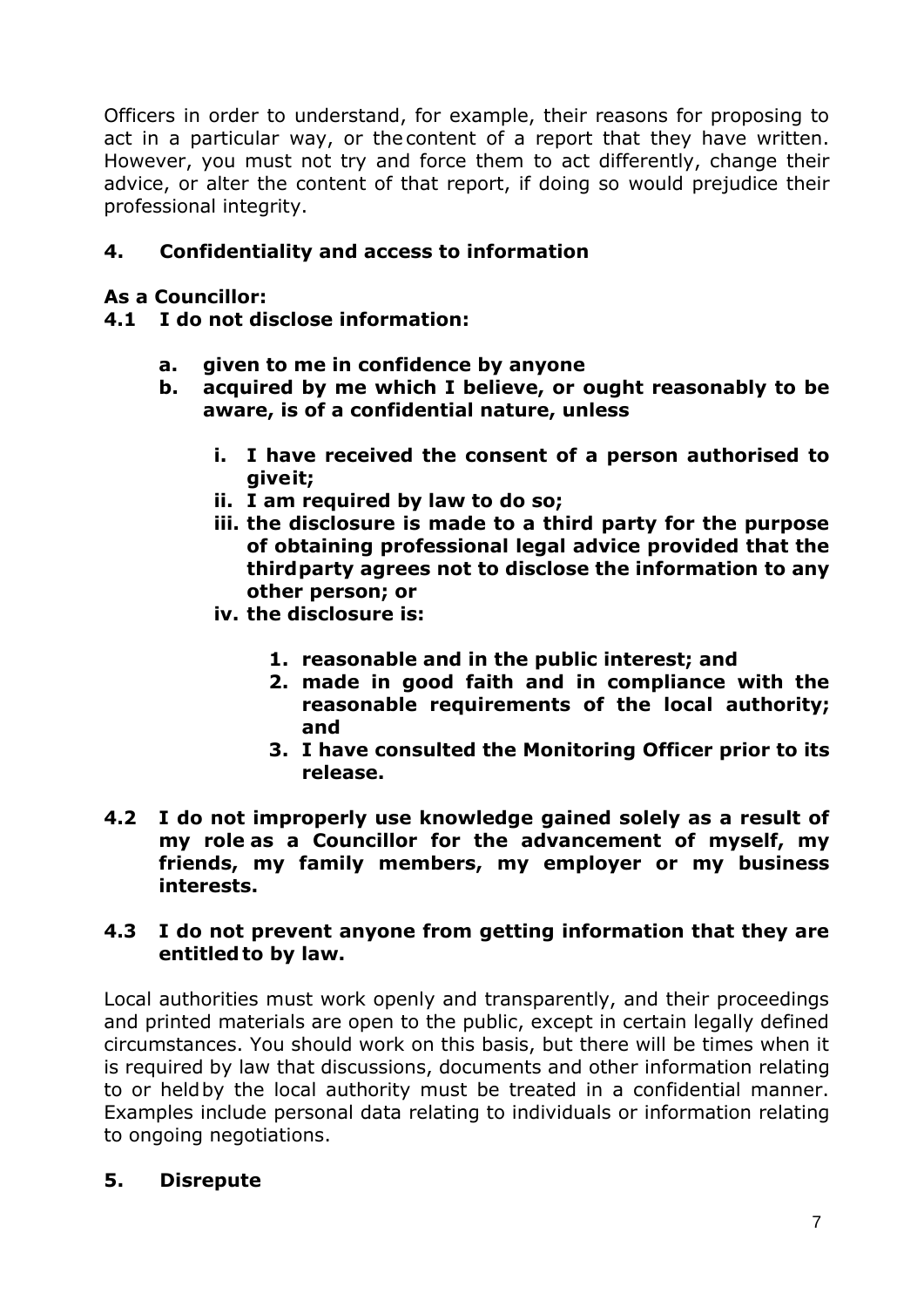# **As a Councillor:**

# **5.1 I do not bring my role or local authority into disrepute.**

As a Councillor, you are trusted to make decisions on behalf of your community andyour actions and behaviour are subject to greater scrutiny than that of ordinary members of the public. You should be aware that your actions might have an adverse impact on you, other Councillors and/or your local authority and may lower the public's confidence in your or your local authority's ability to discharge your/it's functions. For example, behaviour that is considered dishonest and/or deceitful canbring your local authority into disrepute.

You are able to hold the local authority and fellow Councillors to account and are ableto constructively challenge and express concern about decisions and processes undertaken by the Council whilst continuing to adhere to other aspects of this Code ofConduct.

#### **6. Use of position**

#### **As a Councillor:**

#### **6.1 I do not use, or attempt to use, my position improperly to the advantageor disadvantage of myself or anyone else.**

Your position as a member of the local authority provides you with certain opportunities, responsibilities and privileges, and you make choices all the time that will impact others. However, you should not take advantage of these opportunities to further your own or others' private interests or to disadvantage anyone unfairly.

#### **7. Use of local authority resources and facilities**

#### **As a Councillor:**

- **7.1 I do not misuse Council resources.**
- **7.2 I will, when using the resources of the local authority or authorising their use by others:**
	- **a. act in accordance with the local authority's requirements; and**
	- **b. ensure that such resources are not used for political purposes unless that use could reasonably be regarded as likely to facilitate, or be conducive to, the discharge of the functions of thelocal authority or of the office to which I have been elected or appointed.**

You may be provided with resources and facilities by the local authority to assist youin carrying out your duties as a Councillor.

Examples include: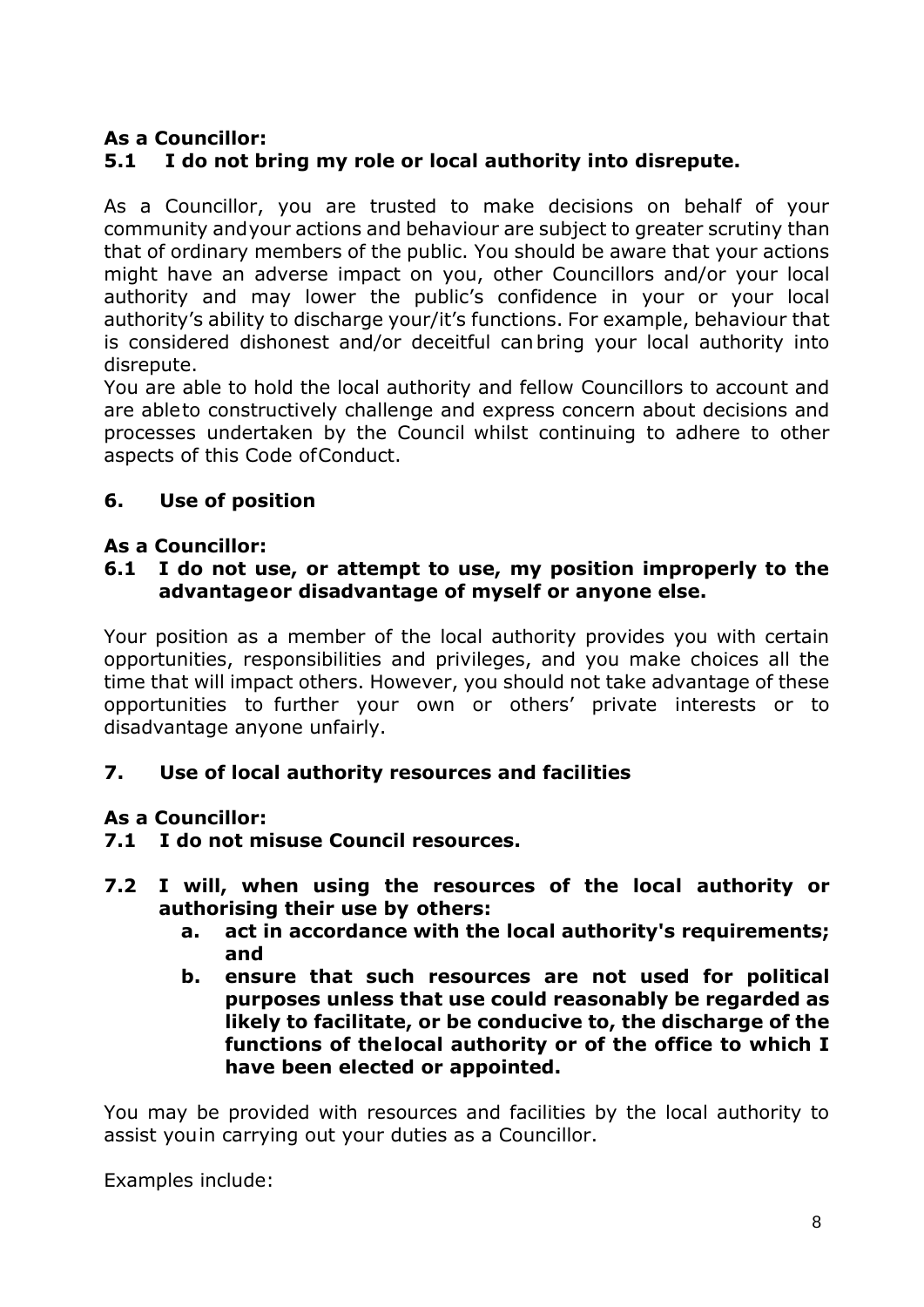- office support
- stationery
- equipment such as phones, and computers
- transport
- access and use of local authority buildings and rooms.

These are given to you to help you carry out your role as a Councillor more effectively and are not to be used for business or personal gain. They should beused in accordance with the purpose for which they have been provided and thelocal authority's own policies regarding their use.

#### **8. Complying with the Code of Conduct**

#### **As a Councillor:**

**8.1 I undertake Code of Conduct training provided by my local authority.**

**8.2 I cooperate with any Code of Conduct investigation and/or determination.**

**8.3 I do not intimidate or attempt to intimidate any person who is likely to be involved with the administration of any investigation or proceedings.**

#### **8.4 I comply with any sanction imposed on me following a finding that Ihave breached the Code of Conduct.**

It is extremely important for you as a Councillor to demonstrate high standards, for you to have your actions open to scrutiny and for you not to undermine public trust inthe local authority or its governance. If you do not understand or are concerned about the local authority's processes in handling a complaint you should raise this with your Monitoring Officer.

#### **Protecting your reputation and the reputation of the local authority**

#### **9. Interests**

#### **As a Councillor:**

#### **9.1 I register and declare my interests.**

You need to register your interests so that the public, local authority employees and fellow Councillors know which of your interests might give rise to a conflict of interest.The register is a public document that can be consulted when (or before) an issue arises. The register also protects you by allowing you to demonstrate openness and a willingness to be held accountable. You are personally responsible for deciding whether or not you should declare an interest in a meeting, but it can be helpful for you to know early on if others think that a potential conflict might arise. It is also important that the public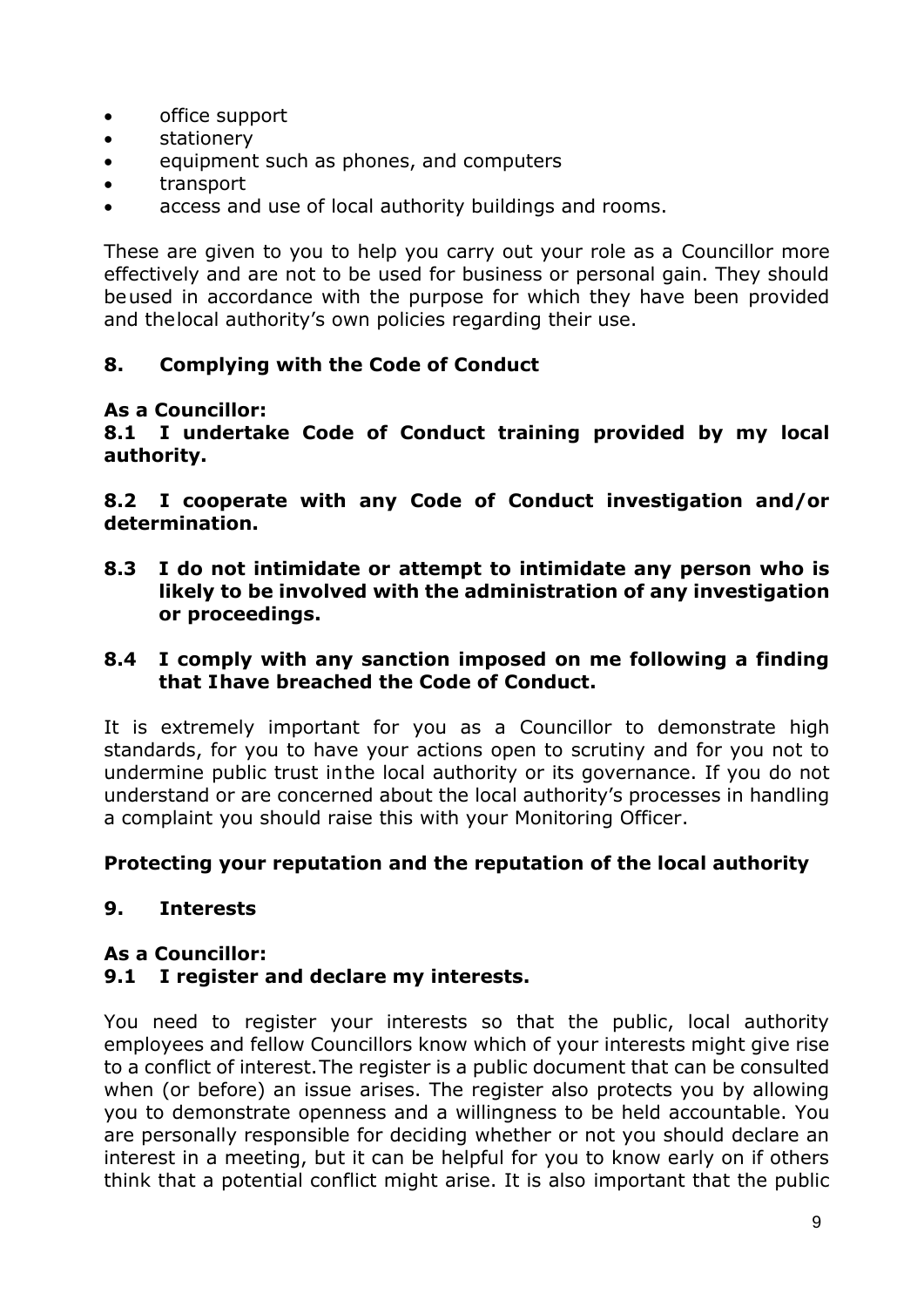know about any interest that might have to be declared by you or other Councillors when making or taking part in decisions, so that decision making is seen by the public as open and honest. This helps to ensure that public confidence in the integrity of local governance is maintained.

You should note that failure to register or declare a disclosable pecuniary (i.e. financial) interest is a criminal offence under the Localism Act 2011.

Appendices B & C set out the detailed provisions on registering, declaring registrable interests. Ifin doubt, you should always seek advice from your Monitoring Officer.

## **10. Gifts and hospitality**

#### **As a Councillor:**

- **10.1 I do not accept gifts or hospitality, irrespective of estimated value,which could give rise to real or substantive personal gain or a reasonable suspicion of influence on my part to show favour from persons seeking to acquire, develop or do business with the local authority or from persons who may apply to the local authority for any permission, licence or other significant advantage.**
- **10.2 I register with the Monitoring Officer any gift or hospitality with anestimated value of at least £50 within 28 days of its receipt.**

#### **10.3 I register with the Monitoring Officer any significant gift or hospitality that I have been offered but have refused to accept.**

In order to protect your position and the reputation of the local authority, you should exercise caution in accepting any gifts or hospitality which are (or which you reasonably believe to be) offered to you because you are a Councillor. The presumption should always be not to accept significant gifts or hospitality. However, there may be times when such a refusal may be difficult if it is seen as rudeness in which case you could accept it but must ensure it is publicly registered. However, you do not need to register gifts and hospitality which are not related to your role as a Councillor, such as Christmas gifts from your friends and family. It is also important to note that it is appropriate to accept normal expenses and hospitality associated with your duties as a Councillor. If you are unsure, do contact your Monitoring Officer for guidance.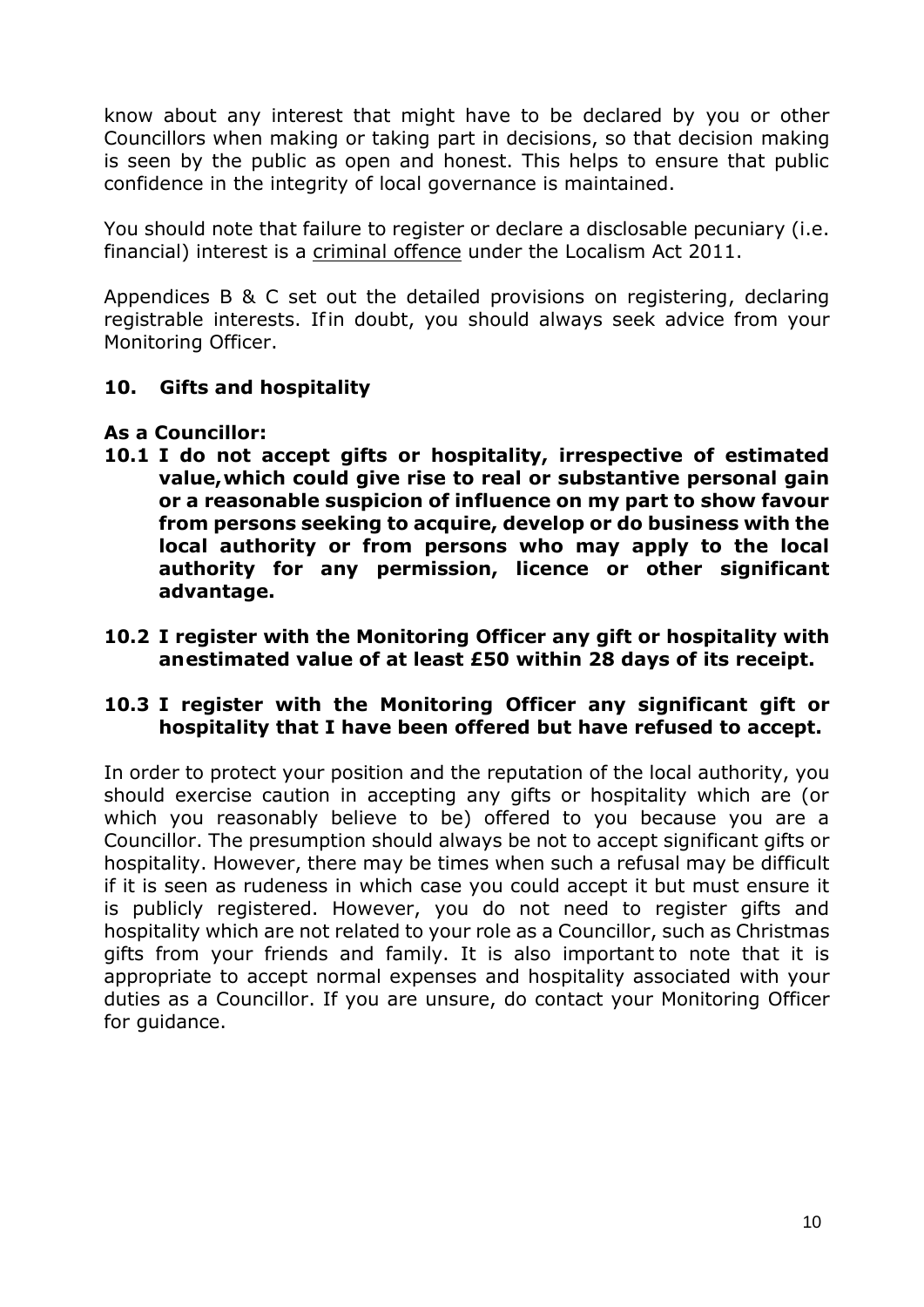# **Appendices A to G**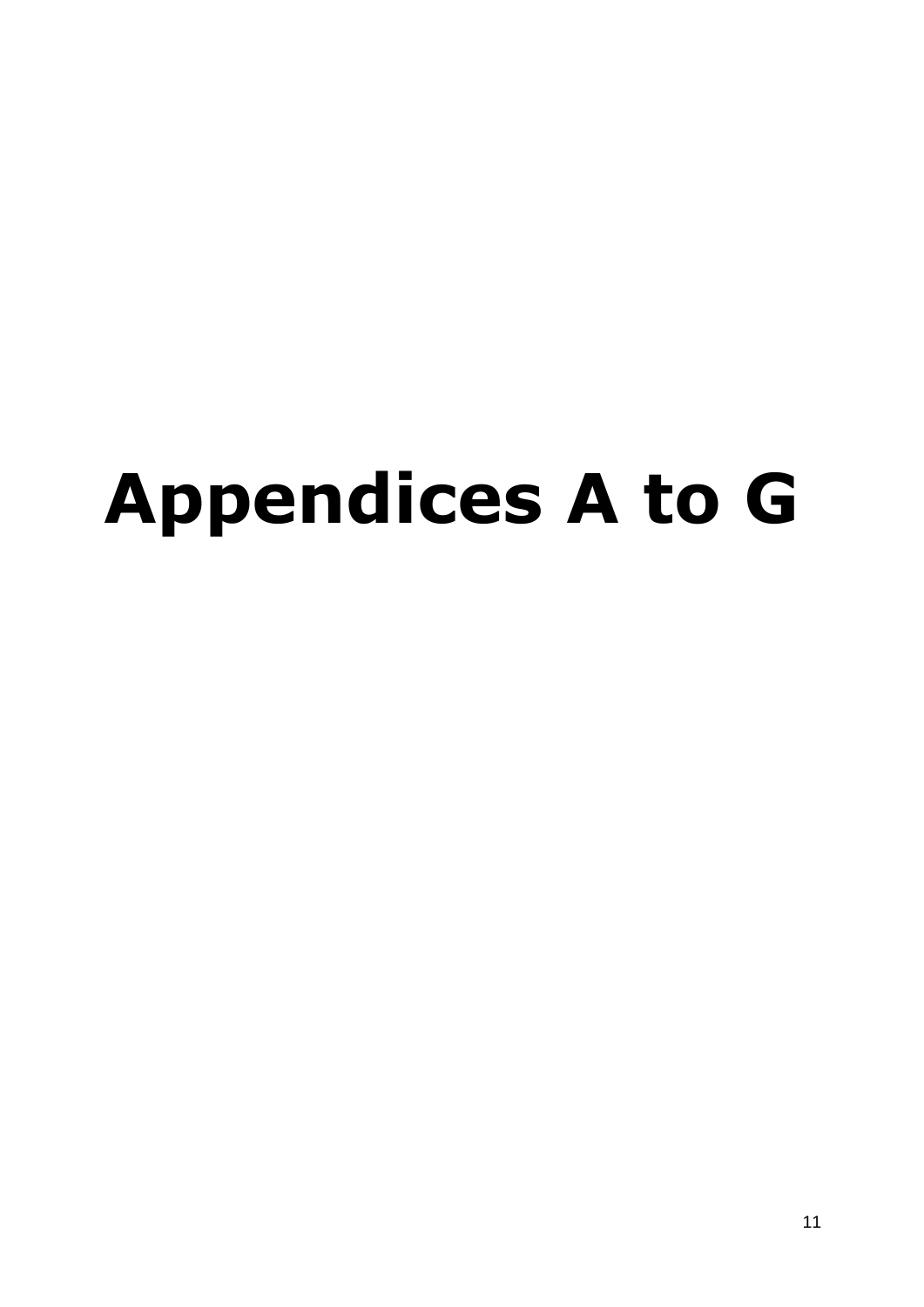#### **Appendix A - The Seven Principles of Public Life**

The principles are:

#### **Selflessness**

Holders of public office should act solely in terms of the public interest.

#### **Integrity**

Holders of public office must avoid placing themselves under any obligation to people or organisations that might try inappropriately to influence them in their work.They should not act or take decisions in order to gain financial or other material benefits for themselves, their family, or their friends. They must declare and resolve any interests and relationships.

#### **Objectivity**

Holders of public office must act and take decisions impartially, fairly and on merit,using the best evidence and without discrimination or bias.

#### **Accountability**

Holders of public office are accountable to the public for their decisions and actionsand must submit themselves to the scrutiny necessary to ensure this.

#### **Openness**

Holders of public office should act and take decisions in an open and transparentmanner. Information should not be withheld from the public unless there are clearand lawful reasons for so doing.

#### **Honesty**

Holders of public office should be truthful.

#### **Leadership**

Holders of public office should exhibit these principles in their own behaviour. Theyshould actively promote and robustly support the principles and be willing to challenge poor behaviour wherever it occurs.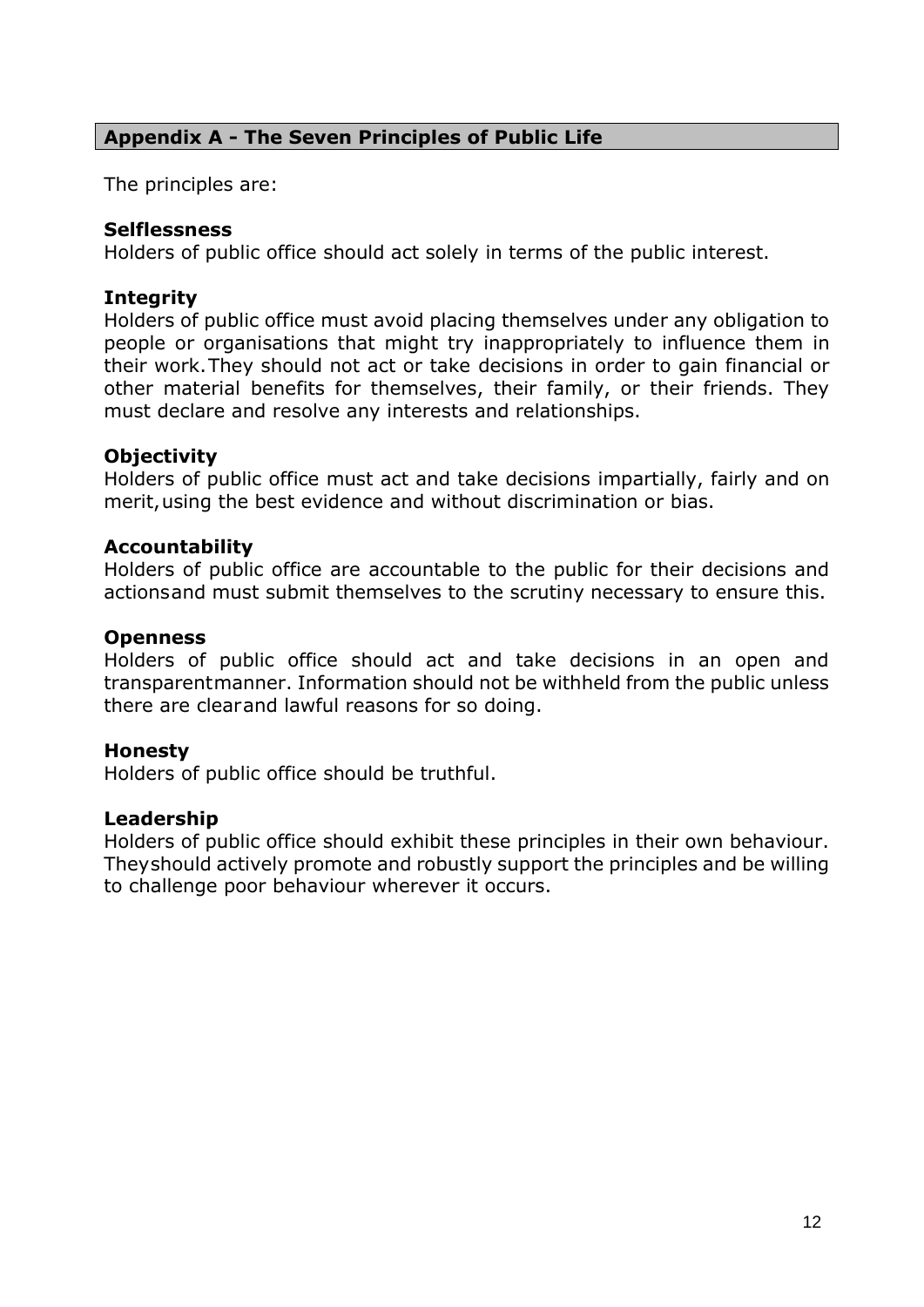#### **Appendix B - Registering interests**

- 1. Within 28 days of this Code of Conduct being adopted by the local authority oryour election or appointment to office (where that is later) you must register with the Monitoring Officer the interests which fall within the categories set outin Appendix C Table 1 (Disclosable Pecuniary Interests) and Table 2 (Other Registerable Interests). Disclosable Pecuniary Interests means issues relating to money and finances.
- 2. You must ensure that your register of interests is kept up-to-date and within28 days of becoming aware of any new interest, or of any change to a registered interest, notify the Monitoring Officer.
- 3. A 'sensitive interest' is as an interest which, if disclosed, could lead to the Councillor/member or co-opted member, or a person connected with the member or co-opted member, being subject to violence or intimidation.
- 4. Where you have a 'sensitive interest' you must notify the Monitoring Officerwith the reasons why you believe it is a sensitive interest. If the Monitoring Officer agrees they will withhold the interest from the public register.

#### **Declaring interests**

- 5. Where a matter arises at a meeting which directly relates to one of your Disclosable Pecuniary Interests, you must declare the interest, not participatein any discussion or vote on the matter and must not remain in the room unless you have been granted a dispensation. If it is a 'sensitive interest', youdo not have to declare the nature of the interest, just that you have an interest.
- 6. Where a matter arises at a meeting which directly relates to one of your Other Registerable Interests, you must declare the interest. You may speak on the matter only if members of the public are also allowed to speak at the meeting but otherwise must not take part in any discussion or vote on the matter and must not remain in the room unless you have been granted a dispensation. If it is a 'sensitive interest', again you do not have to declare the nature of the interest.
- 7. Where a matter arises at a meeting which *directly relates* to your financial interest or well-being (and is not a Disclosable Pecuniary Interest) or a financial interest or well-being of a relative or close associate, you must declare the interest. You may speak on the matter only if members of the public are also allowed to speak at the meeting but otherwise must not take part in any discussion or vote on the matter and must not remain in the room unless you have been granted a dispensation. If it is a 'sensitive interest', youdo not have to declare the nature of the interest.
- 8. Where a matter arises at a meeting which *affects* –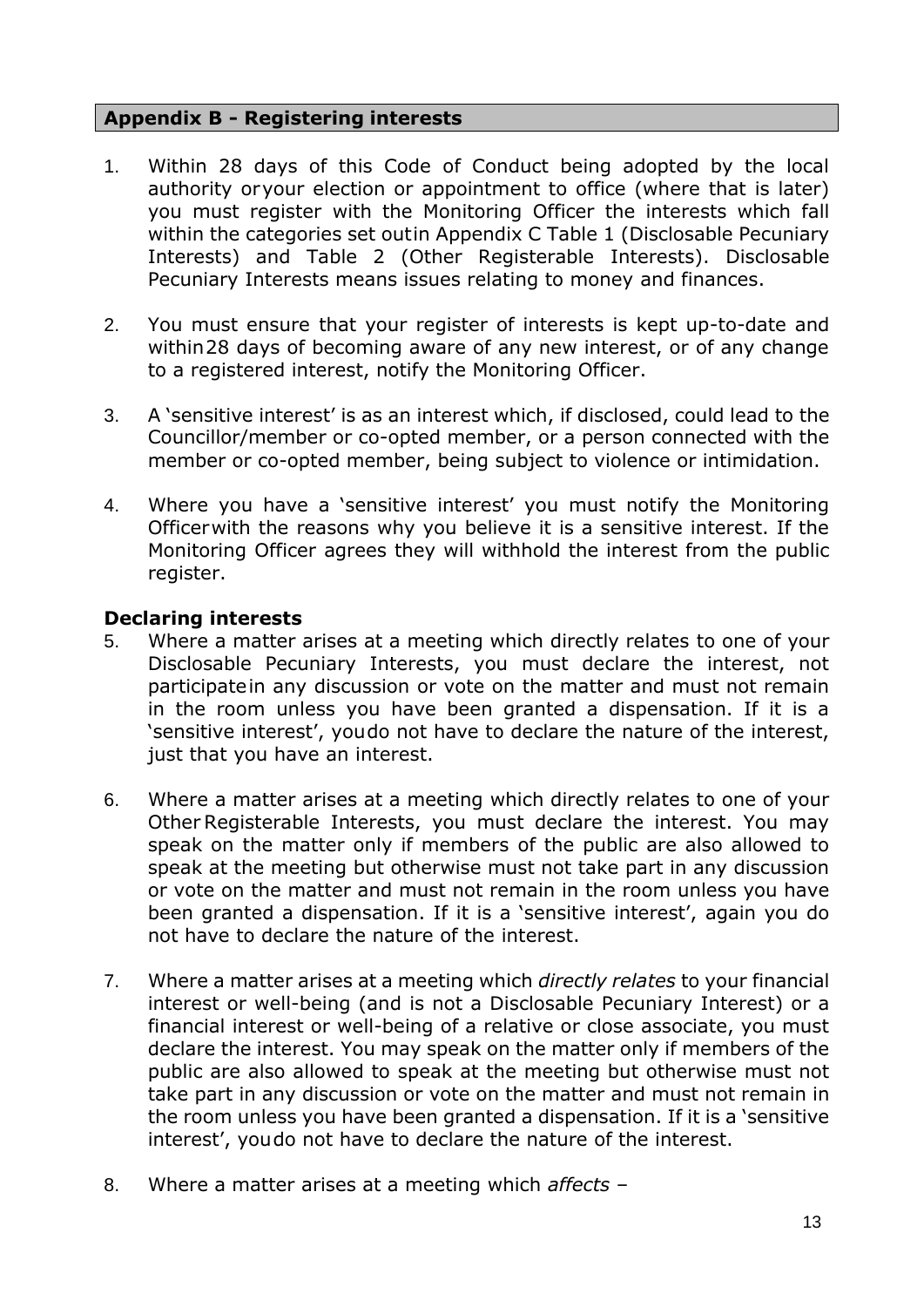- a. your own financial interest or well-being;
- b. a financial interest or well-being of a friend, relative, close associate; or
- c. a body included in those you need to declare under Disclosable Pecuniary Interests

you must disclose the interest.

- 9. Where the matter affects the financial interest or well-being:
	- a. to a greater extent than it affects the financial interests of the majorityof inhabitants of the ward affected by the decision and;
	- b. a reasonable member of the public knowing all the facts would believethat it would affect your view of the wider public interest

you must declare the interest. You may speak on the matter only if members of the public are also allowed to speak at the meeting but otherwise must nottake part in any discussion or vote on the matter and must not remain in the room unless you have been granted a dispensation. If it is a 'sensitive interest', you do not have to declare the nature of the interest.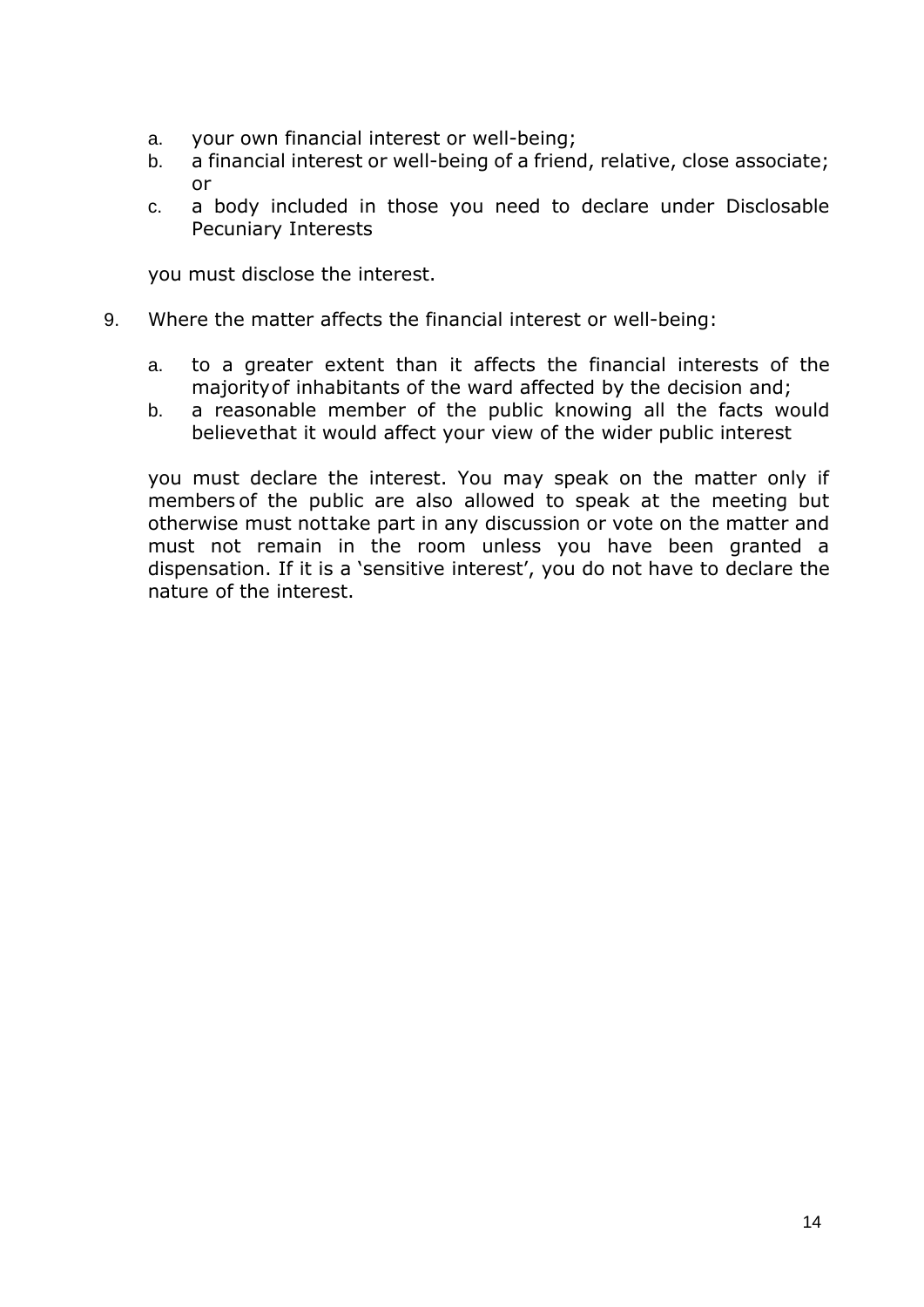#### **Appendix C - Registrable Interests**

In this Appendix:

"the Act" means the Localism Act 2011;

"body in which the relevant person has a beneficial interest" means a firm in which the relevant person is a partner or a body corporate of which the relevant person is a director, or in the securities of which the relevant person has a beneficial interest;

"director" includes a member of the committee of management of an industrial and provident society;

"land" excludes an easement, servitude, interest or right in or over land which does not carry with it a right for the relevant person (alone or jointly with another) to occupy the land or to receive income;

"M" means a member of a relevant authority;

"member" includes a co-opted member;

"relevant authority" means the authority of which M is a member;

"relevant period" means the period of 12 months ending with the day on which M gives a notification for the purposes of section 30(1) or section 31(7), as the case may be, of the Act;

"relevant person" means M or any other person referred to in section 30(3)(b) of the Act;

"securities" means shares, debentures, debenture stock, loan stock, bonds, units of a collective investment scheme within the meaning of the Financial Services and Markets Act 2000 and other securities of any description, other than money deposited with a building society.

#### **Table 1: Disclosable Pecuniary Interests**

This table sets out the explanation of Disclosable Pecuniary Interests as set out inthe Relevant Authorities [\(Disclosable](https://www.legislation.gov.uk/uksi/2012/1464/made) Pecuniary Interests) Regulations [2012.](https://www.legislation.gov.uk/uksi/2012/1464/made)

| <b>Subject</b>             | <b>Description</b>                             |
|----------------------------|------------------------------------------------|
| <b>Employment, office,</b> | Any employment, office, trade, profession      |
| trade, profession or       | or vocation carried on forprofit or gain. [Any |
| vocation                   | unpaid directorship.]                          |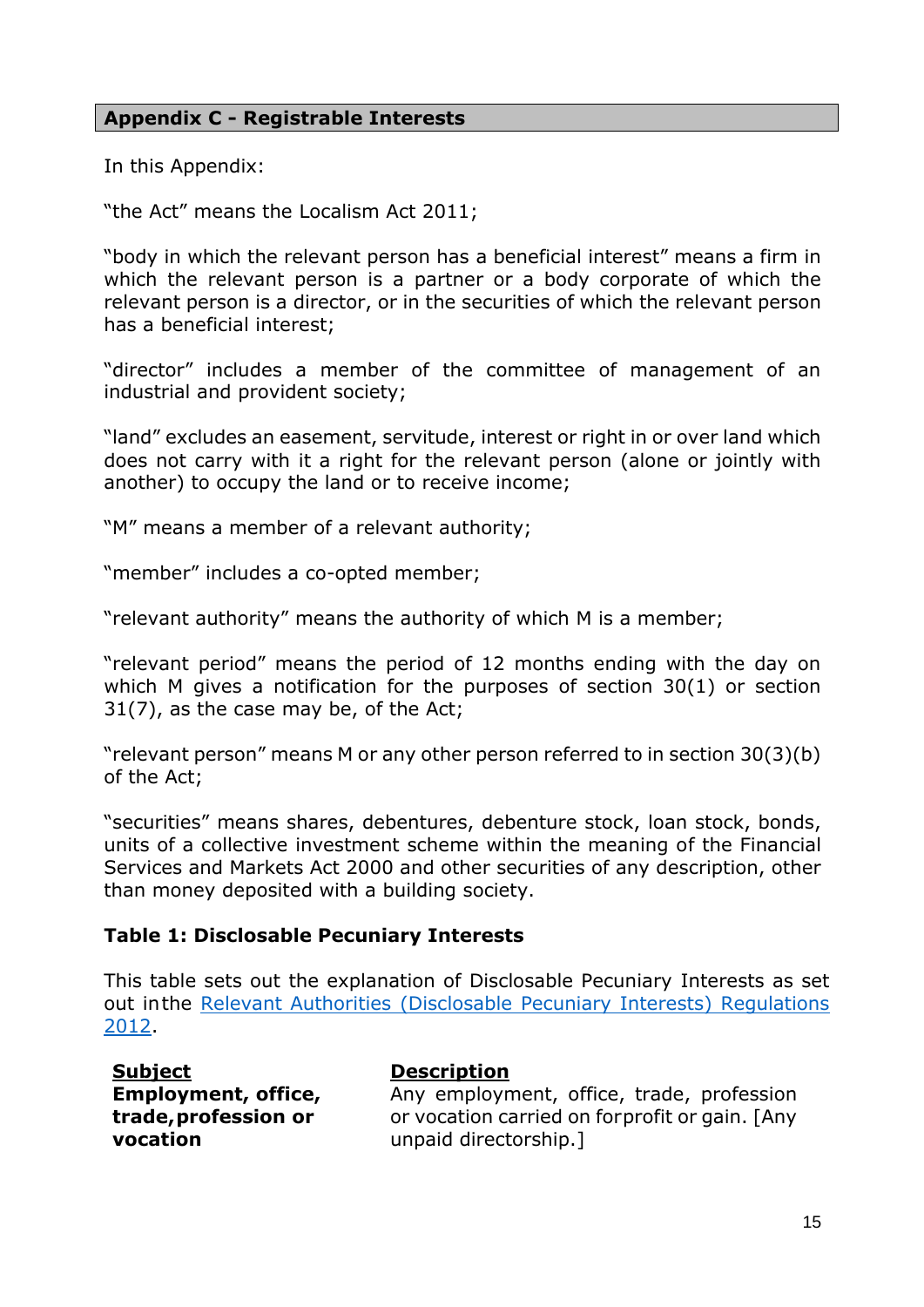- **Sponsorship** Any payment or provision of any other financial benefit (other than from the Council) made to the Councillor during the previous 12-month period for expenses incurred by him/her in carrying out his/her duties as a Councillor, or towards his/her election expenses. This includes any payment or financial benefit from a trade union within the meaning of the Trade Union and LabourRelations (Consolidation) Act 1992.
- **Contracts Any contract made between the Councillor or** his/her spouse or civil partner or the person with whom the Councillor is living as if they were spouses/civil partners (or a firm in which such person is a partner, or an incorporated body of which such personis a director\* or a body that such person has a beneficial interest in the securitiesof\*) and the Council -
	- (a) under which goods or services are to be provided or works are to be executed; and
	- (b) which has not been fully discharged.
- **Land and Property** Any beneficial interest in land which is within the area of the Council. 'Land' excludes an easement, servitude, interest or right in or over land which does not give the Councillor or his/her spouse or civil partner or the person with whom the Councillor is living as if they were spouses/ civil partners (alone or jointly with another) a right to occupy or to receive income.
- **Licences Any licence (alone or jointly with others) to** occupy land in the area of the Council for a month or longer
- **Corporate tenancies** Any tenancy where (to the Councillor'sknowledge)

-

- (a) the landlord is the Council; and
- (b) the tenant is a body that the Councillor, or his/her spouse or civil partner or the person with whom the Councillor is living as if they were spouses/ civil partners is a partner of or a director\* of or has a beneficial interestin the securities\* of.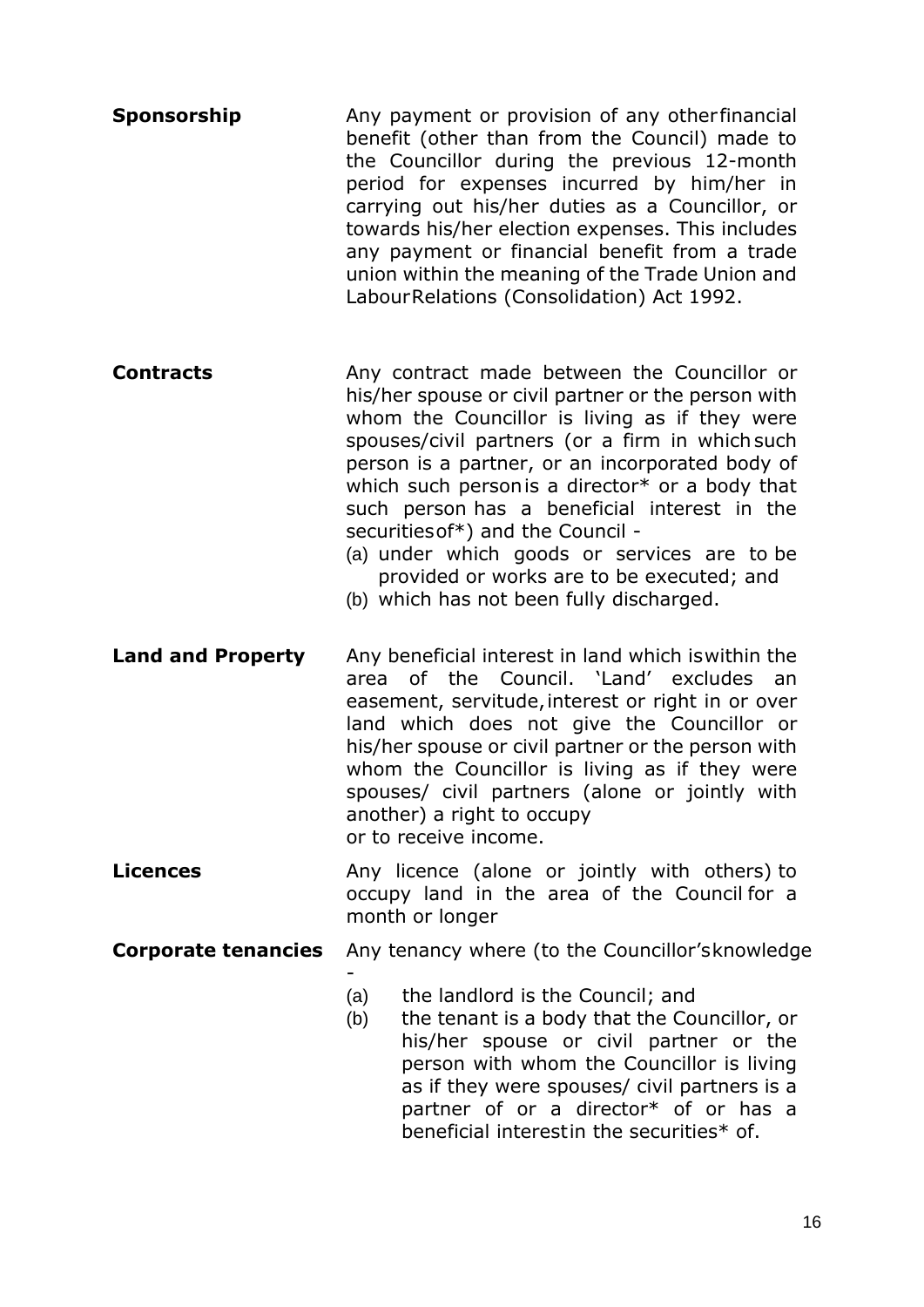Any beneficial interest in securities\* of a body where -

- (a) that body (to the Councillor's knowledge) has a place of business or land in the area of the Council; and
- (b) either—
	- (i) the total nominal value of the securities\* exceeds £25,000 or one hundredth of the total issued share capital of that body; or
	- ii) if the share capital of that body is of more than one class, the total nominal value of the shares of any one class in which the Councillor, or his/ her spouse or civil partner or the person with whomthe Councillor is living as if they were.
- (c) that body (to the Councillor's knowledge) has a place of business or land in the area of the Council; and
- (d) either
	- (i) the total nominal value of the securities\* exceeds £25,000 or one hundredth of the total issued share capital of that body; or
	- (ii) if the share capital of that body is of more than one class, the total nominal value of the shares of any one class in which the Councillor, or his/ her spouse or civil partner or the person with whomthe Councillor is living as if they were spouses/civil partners has a beneficial interest exceeds one hundredth of the total issued share capital of that class.

'director' includes a member of the committee of management of an industrial andprovident society.

'securities' means shares, debentures, debenture stock, loan stock, bonds, units of a collective investment scheme within the meaning of the Financial Services and Markets Act 2000 and other securities of any description, other than money deposited with a building society.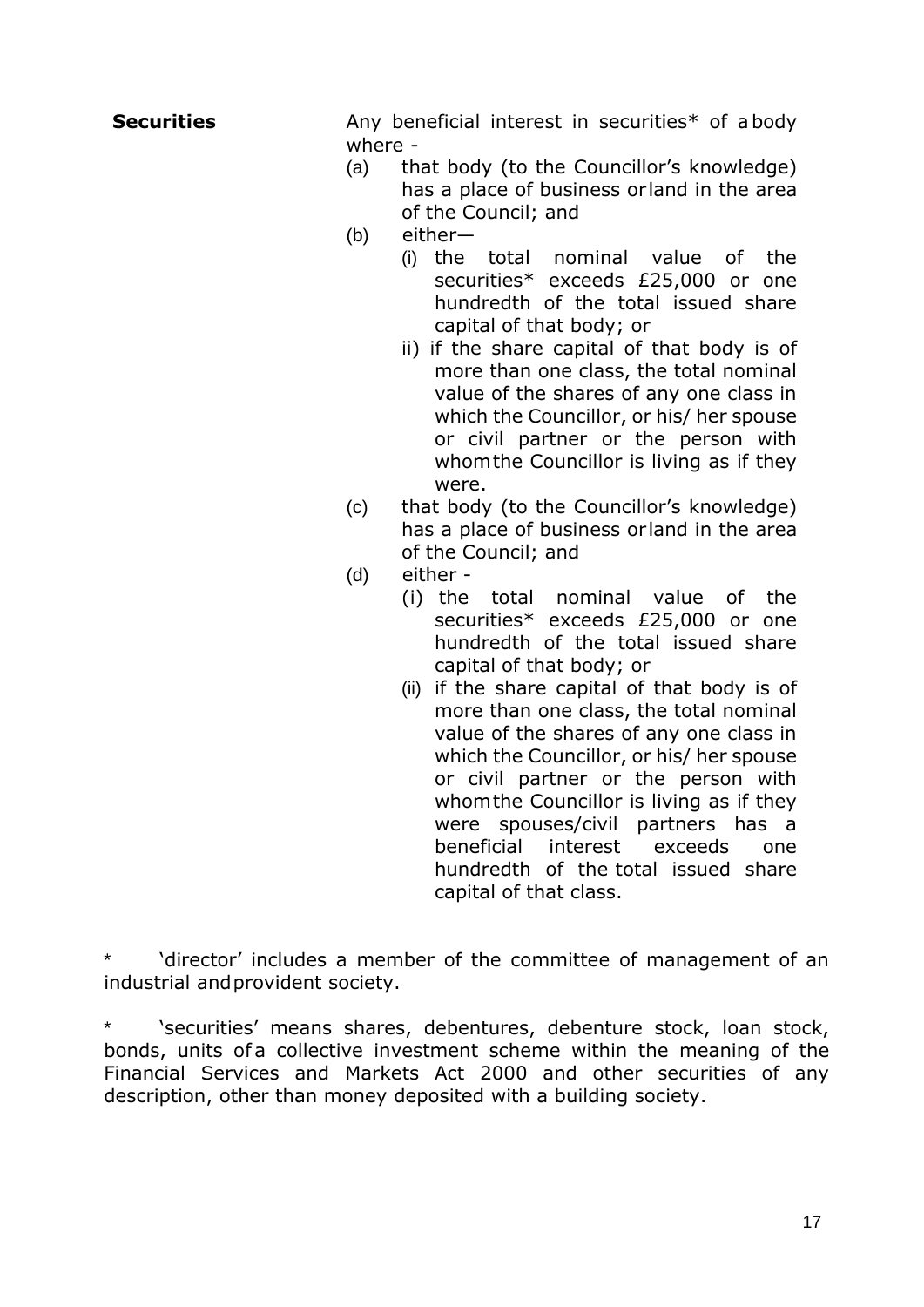#### **Table 2: Other Registerable Interests**

#### **Any Body of which you are a member or in a position of general control or management and to which you are appointed or nominated by the Council;**

Any Body - (a) exercising functions of a publicnature;

- (b) directed to charitable purposes; or
- (c) one of whose principal purposes includes the influence of public opinion or policy (including any political party ortrade union)

of which you are a member or in a position of general control or management.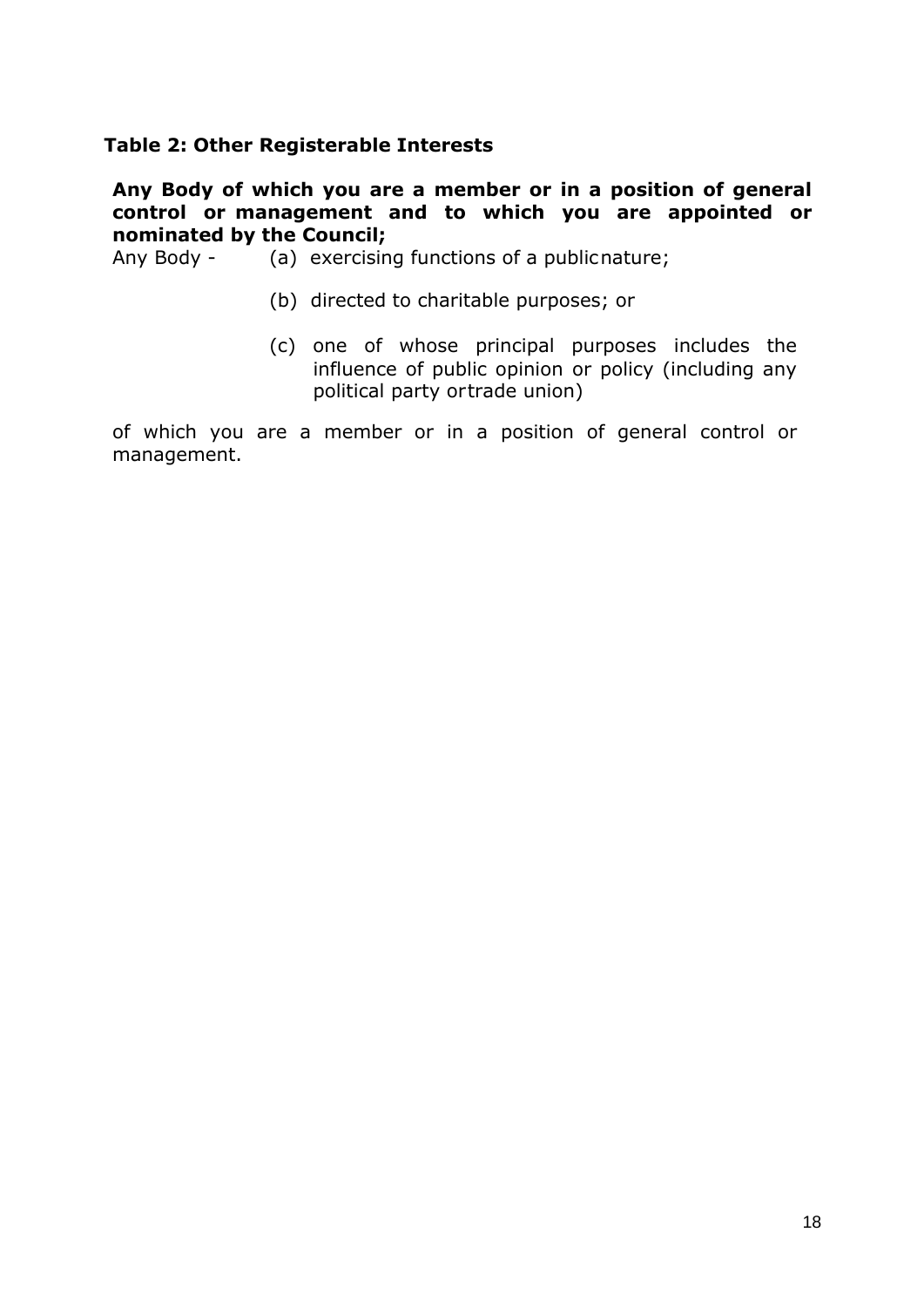#### **Appendix D - Guidance**

This guidance is not part of the adopted Code of Conduct but is designed to explain how certain matters should be dealt with to ensure compliance.

#### Predetermination or Bias

There will be situations where matters are discussed which do not affect the Disclosable Pecuniary Interests of the member and his/her partner but during which participation of that member is still inappropriate.

It is not a problem for Councillors to be predisposed to a particular view. That predisposition can be strong and can be publicly voiced. They may even have been elected specifically because of their views on this particular issue. It might be in favour of or against a particular point of view, for example an application for planning permission.

However, the Councillor must be open to the possibility that, they will hear arguments during the debate about the issue that will change their mind about how they intend to vote. They must also take into consideration written reports and advice from Officers. As long as they are willing to keep an open mind about the issue they are entitled to take part in any vote on it.

The appearance of predetermination or bias on behalf of any member who takes part in the discussion or voting on a matter may result in the validity of any decision taken on the matter being challenged through the courts. Members should take care to not participate (and should usually leave the meeting room) when discussions on matters which they may have predetermined or in respect of which they may be perceived to be biased take place.

An example of such bias occurring would be where an application for planning permission made by a relative of the member was being discussed.

#### Offences

It is a criminal offence to:

- Fail to notify the Monitoring Officer of any Disclosable Pecuniary Interest within 28 days of election
- Fail to disclose a Disclosable Pecuniary Interest at a meeting if it is not on the register
- Fail to notify the Monitoring Officer within 28 days of a Disclosable Pecuniary Interest that is not on the register that you have disclosed to a meeting
- Participate in any discussion or vote on a matter in which you have a Disclosable Pecuniary Interest
- Knowingly or recklessly provide information that is false or misleading in notifying the Monitoring Officer of a Disclosable Pecuniary Interest or in disclosing such interest to a meeting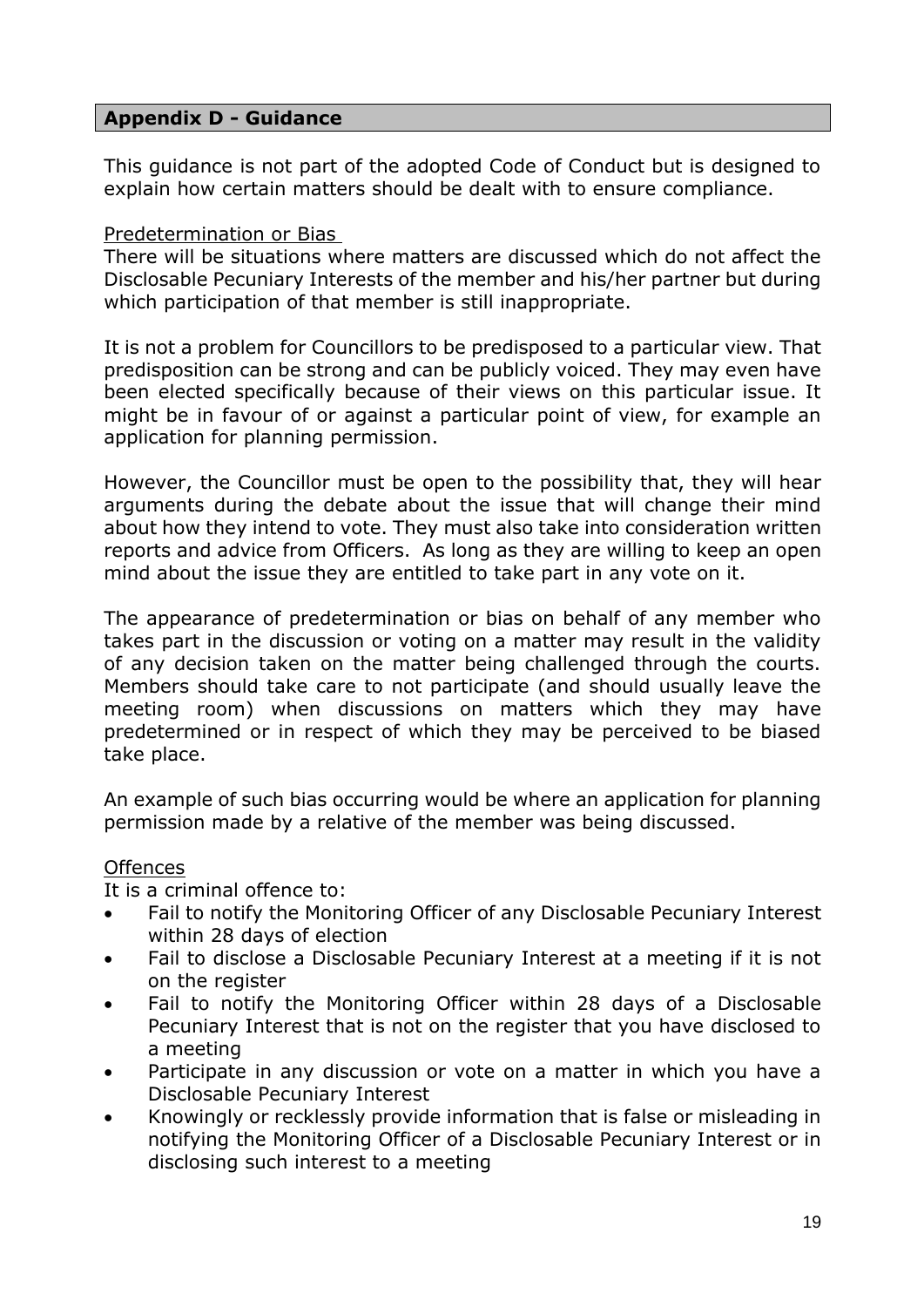The criminal penalties available to a court are to impose a fine not exceeding level 5 on the standard scale (currently £5000) and disqualification from being a Councillor for up to 5 years.

Any allegations of a failure to comply with the Code of Conduct other than in respect of a Disclosable Pecuniary Interest will be dealt with locally and the following sanctions might be appropriate:

- Recommending to the Town Council, that he/she be removed from any or all Committees or Sub-Committees of the Council;
- Recommending the Town Council to arrange training for the member;
- Recommending to the Town Council, that the member be removed from all outside appointments to which he/she has been appointed or nominated by the authority;
- Recommending to the Town Council, that the member be excluded from the Council's offices or other premises, with the exception of meeting rooms as necessary for attending Council, Committee and Sub-Committee meetings;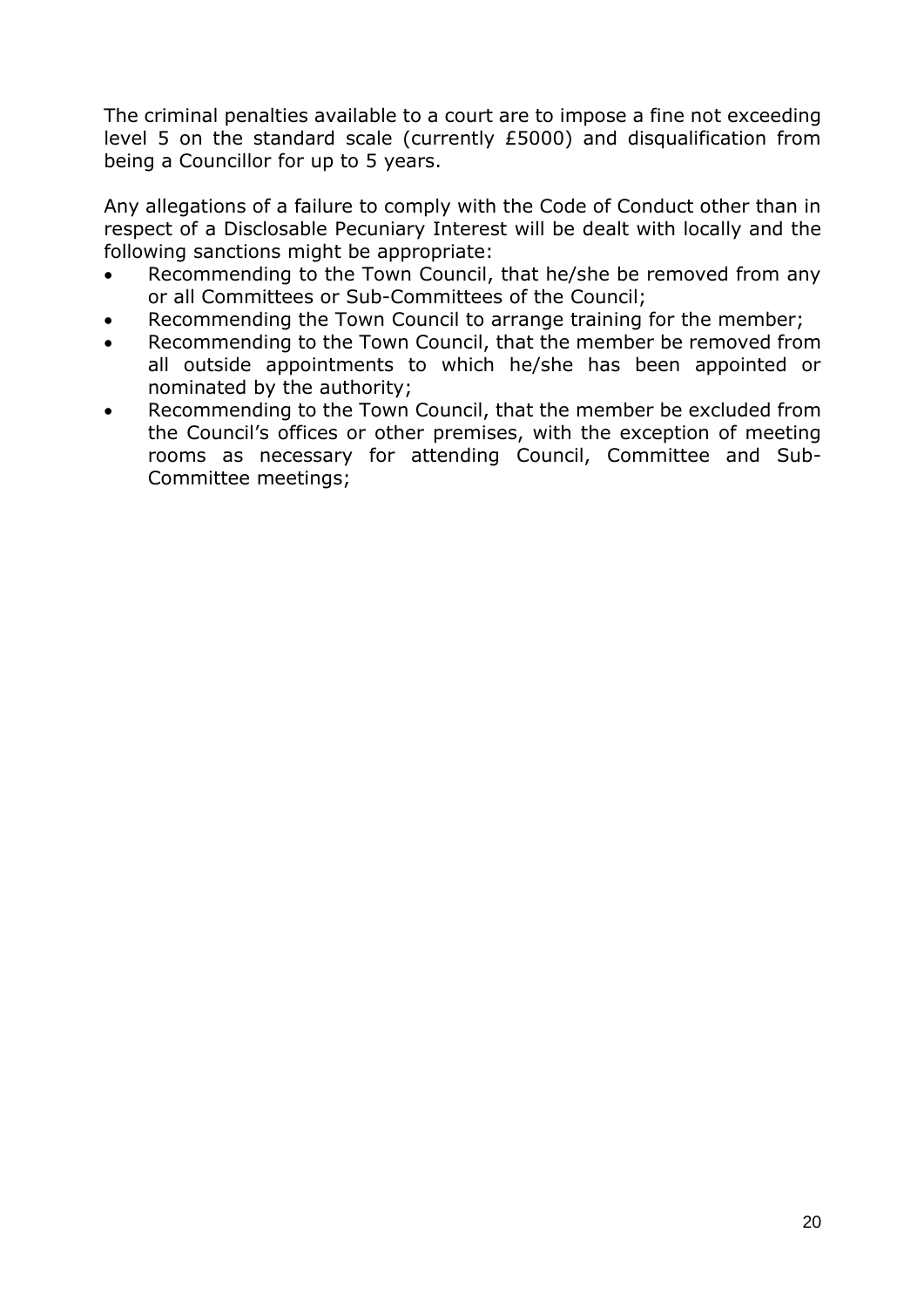## **Appendix E – The Committee on Standards in Public Life**

The LGA has undertaken this review whilst the Government continues to considerthe recommendations made by the Committee on Standards in Public Life in theirreport on **Local Government Ethical Standards**. If the Government chooses to implement any of the recommendations, this could require a change to this Code.

The recommendations cover:

- Recommendations for changes to the Localism Act 2011 to clarify in law whenthe Code of Conduct applies
- The introduction of sanctions
- An appeals process through the Local Government Ombudsman
- Changes to the Relevant Authorities (Disclosable Pecuniary Interests) Regulations 2012
- Updates to the Local Government Transparency Code
- Changes to the role and responsibilities of the Independent Person
- That the criminal offences in the Localism Act 2011 relating to Disclosable Pecuniary Interests should be abolished

The Local Government Ethical Standards report also includes Best Practice recommendations. These are:

| Best practice 1: | Local authorities should include prohibitions on bullying and<br>harassment in codes of conduct. These should include a<br>definition of bullying and harassment, supplemented with<br>a list of examples of the sort of behaviour covered by such<br>a definition. |
|------------------|---------------------------------------------------------------------------------------------------------------------------------------------------------------------------------------------------------------------------------------------------------------------|
| Best practice 2: | Councils should include provisions in their code of conduct<br>requiring Councillors to comply with any formal standards<br>investigation and prohibiting trivial ormalicious allegations<br>by Councillors.                                                        |
| Best practice 3: | Principal authorities should review their code of conduct<br>each year and regularly seek, where possible, the views of<br>the public, community organisations and neighbouring<br>authorities.                                                                     |
| Best practice 4: | An authority's code should be readily accessible to both<br>Councillors and the public, in a prominent position on a<br>Council's website and available in Council premises.                                                                                        |
| Best practice 5: | Local authorities should update their gifts and hospitality<br>register at least once per quarter, and publish it in an<br>accessible format, such as CSV.                                                                                                          |
| Best practice 6: | Councils should publish a clear and straightforward public<br>interesttest against which allegations are filtered.                                                                                                                                                  |
| Best practice 7: | Local authorities should have access to at least two<br>Independent Persons.                                                                                                                                                                                        |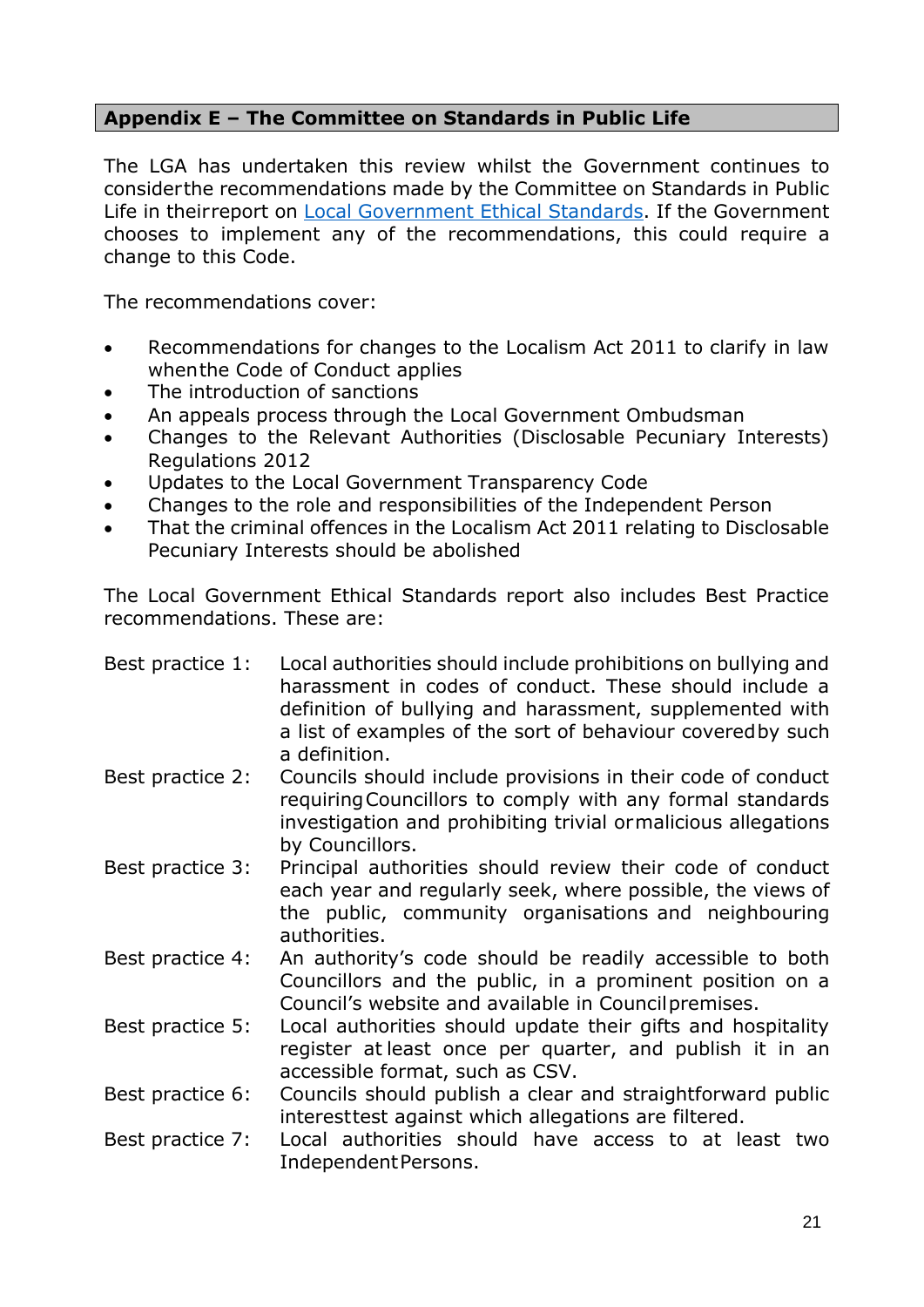- Best practice 8: An Independent Person should be consulted as to whether to undertake a formal investigation on an allegation, and should be given the option to review and comment on allegations which the responsible Officer is minded to dismiss as being without merit, vexatious, or trivial.
- Best practice 9: Where a local authority makes a decision on an allegation of misconduct following a formal investigation, a decision notice should be published as soon as possible on its website, including a brief statement of facts, the provisions ofthe code engaged by the allegations, the view of the Independent Person, the reasoning of the decision-maker, and any sanction applied.
- Best practice 10: A local authority should have straightforward and accessible guidance on its website on how to make a complaint under the code of conduct, the process for handling complaints, and estimated timescales for investigations and outcomes.
- Best practice 11: Formal standards complaints about the conduct of a parish Councillor towards a clerk should be made by the chair or by the parish Council as awhole, rather than the clerk in all but exceptional circumstances.
- Best practice 12: Monitoring Officers' roles should include providing advice, support and management of investigations and adjudications on alleged breaches to parishCouncils within the remit of the principal authority. They should be provided with adequate training, corporate support and resources to undertake this work.
- Best practice 13: A local authority should have procedures in place to address any conflicts of interest when undertaking a standards investigation. Possible steps should include asking the Monitoring Officer from a different authority to undertakethe investigation.
- Best practice 14: Councils should report on separate bodies they have set up or which they own as part of their annual governance statement and give a full pictureof their relationship with those bodies. Separate bodies created by local authorities should abide by the Nolan principle of openness and publish their board agendas and minutes and annual reports in an accessible place.
- Best practice 15: Senior Officers should meet regularly with political group leaders orgroup whips to discuss standards issues.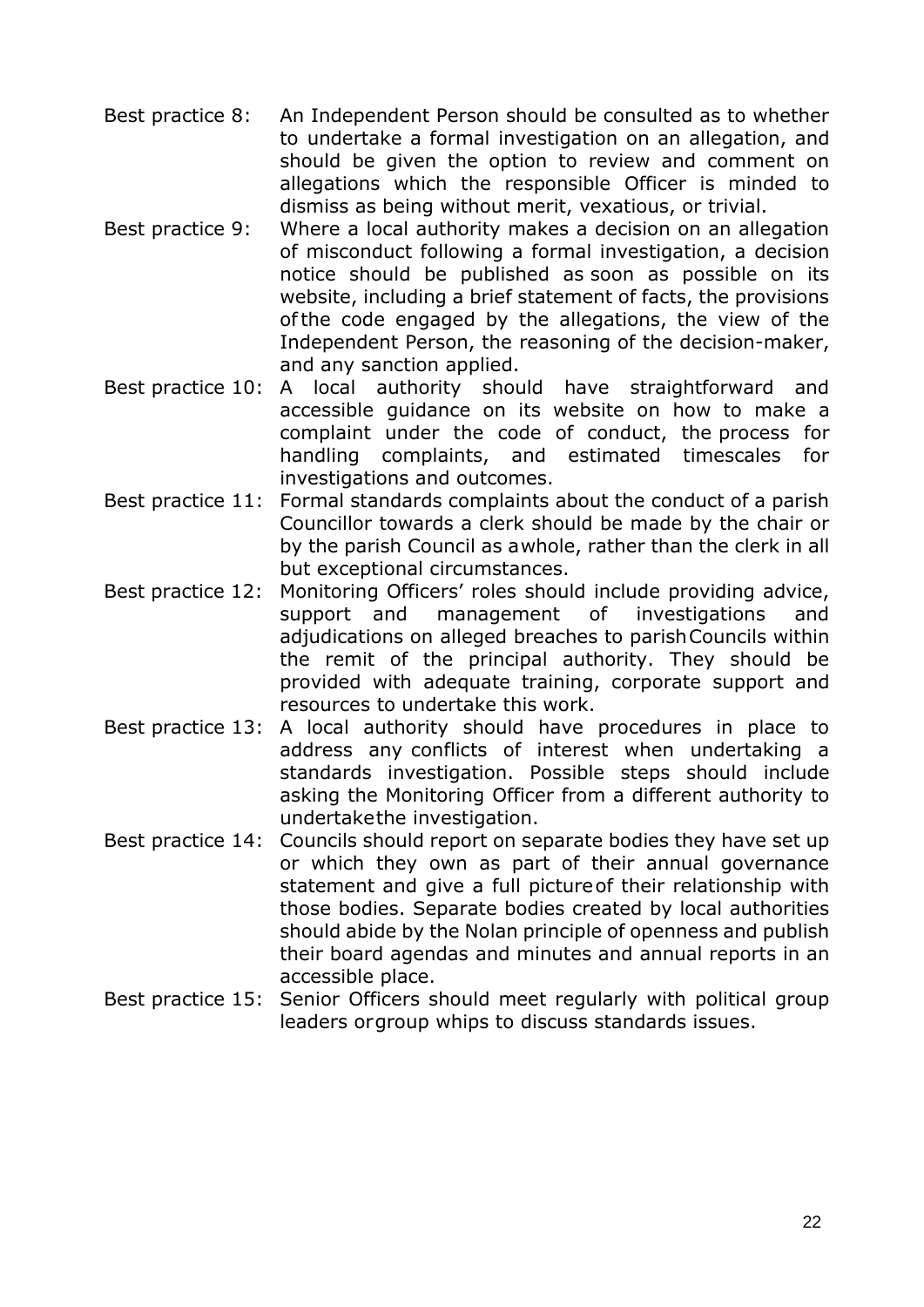**Appendix F - Social Media Policy for Councillors**



# **BOGNOR REGIS TOWN COUNCIL**

# **SOCIAL MEDIA POLICY FOR COUNCILLORS**

**Adopted by Council on 9th March 2015 to take effect from 8th May 2015**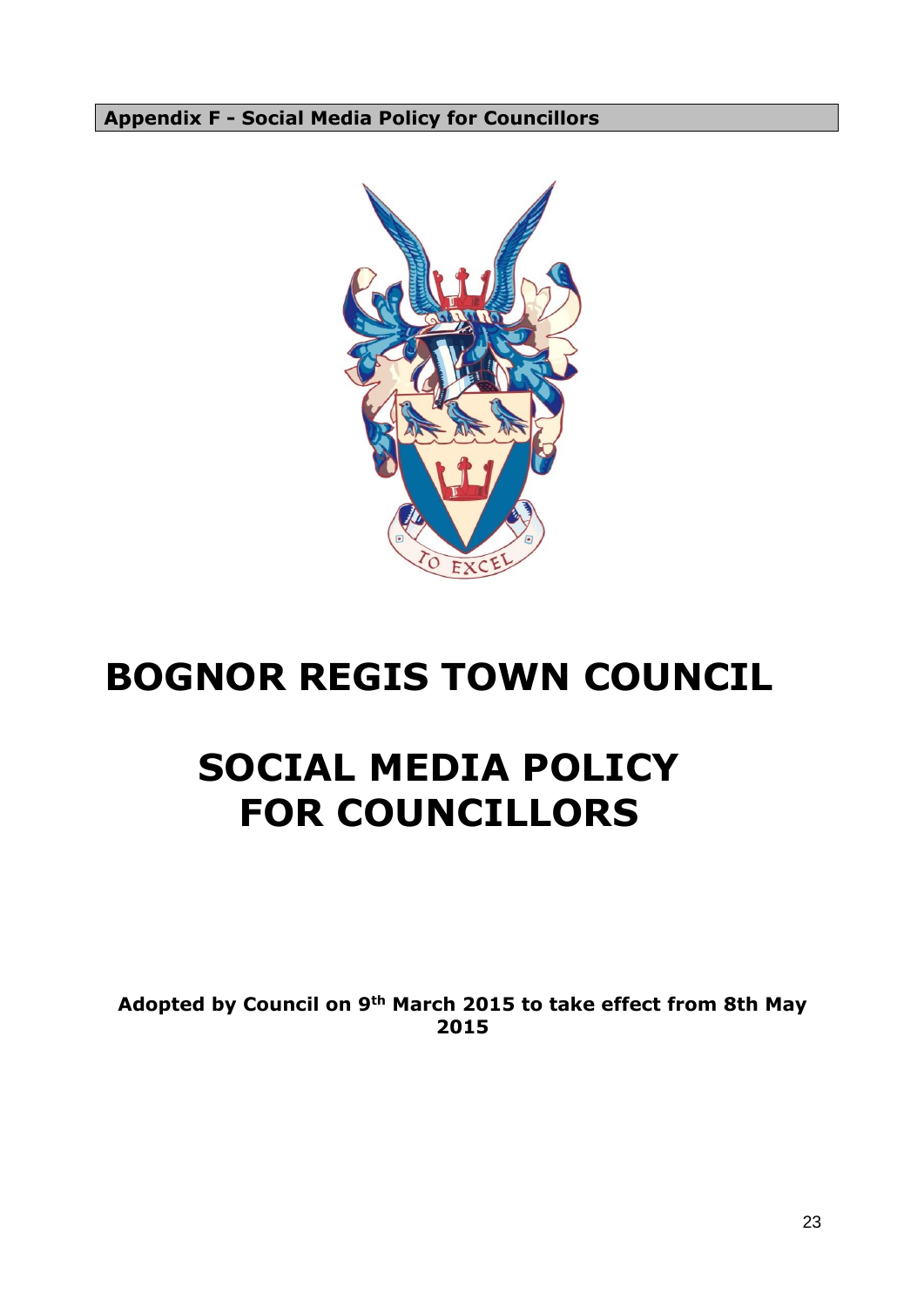# **CONTENTS**

| 1.  | Introduction                          | 3              |
|-----|---------------------------------------|----------------|
| 2.  | Benefits and risks                    | 3              |
| 3.  | Who this policy covers                | $\overline{4}$ |
| 4.  | Who can use social media              | $\overline{4}$ |
| 5.  | Users' responsibilities               | $\overline{4}$ |
| 6.  | Anonymous postings                    | 5              |
| 7.  | Safety                                | 5              |
| 8.  | Information protection                | 5              |
| 9.  | Elections                             | 6              |
| 10. | Best practice                         | 6              |
| 11. | Breaches of this policy               | $\overline{7}$ |
|     | Appendix 1 - Examples of Social Media |                |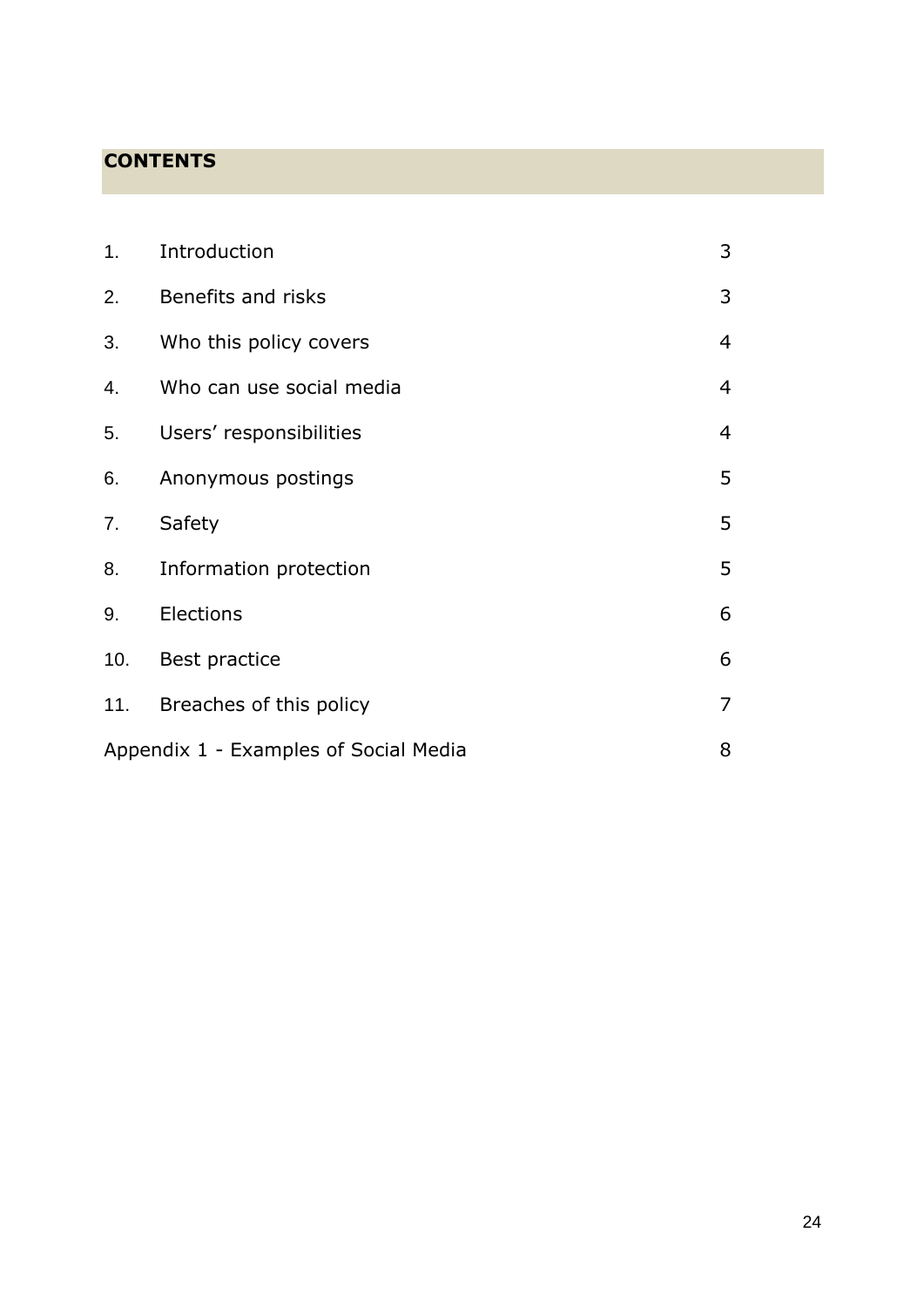#### **1 INTRODUCTION**

- 1.1 Social media is the term for online tools, websites and interactive media that enable users to interact with each other by sharing information, opinions, knowledge and interests.
- 1.2 For the purposes of this policy, the term "social media" covers sites and applications including but not restricted to Facebook, Twitter, Flickr, LinkedIn, blogs, and any similar sites which develop after the creation of this policy. It also includes comments on online newspaper articles.
- 1.3 An overview of the main types of social media can be found at the end of this policy.

#### **2 BENEFITS AND RISKS**

- 2.1 The following potential benefits have been identified with the use of social media:
	- 2.1.1 Ability to connect with harder-to-reach groups;
	- 2.1.2 Real-time updates on emerging situations (i.e. as they happen);
	- 2.1.3 Heightened level of interactivity;
	- 2.1.4 Low cost in comparison with traditional forms of media;
	- 2.1.5 Enhanced transparency;
	- 2.1.6 Building a sense of belonging in a neighbourhood;
	- 2.1.7 Increased resident satisfaction levels;
	- 2.1.8 Help to reduce social problems like vandalism or racism.
- 2.2 The following risks have been identified with the use of social media:
	- 2.2.1 Virus or other malware (malicious software) infection from infected sites;
	- 2.2.2 Disclosure of confidential information;
	- 2.2.3 Damage to the reputation of the Council;
	- 2.2.4 Social engineering attacks or "phishing". This is the act of manipulating people into disclosing confidential material or carrying out certain actions. Social engineering is often conducted by individuals fraudulently claiming to be a business or client;
	- 2.2.5 Bullying or witch-hunting;
	- 2.2.6 Civil or criminal action relating to breaches of legislation;
	- 2.2.7 Breach of safeguarding through the use of images or personal details leading to the exploitation of vulnerable individuals.

#### **3 WHO THIS POLICY COVERS**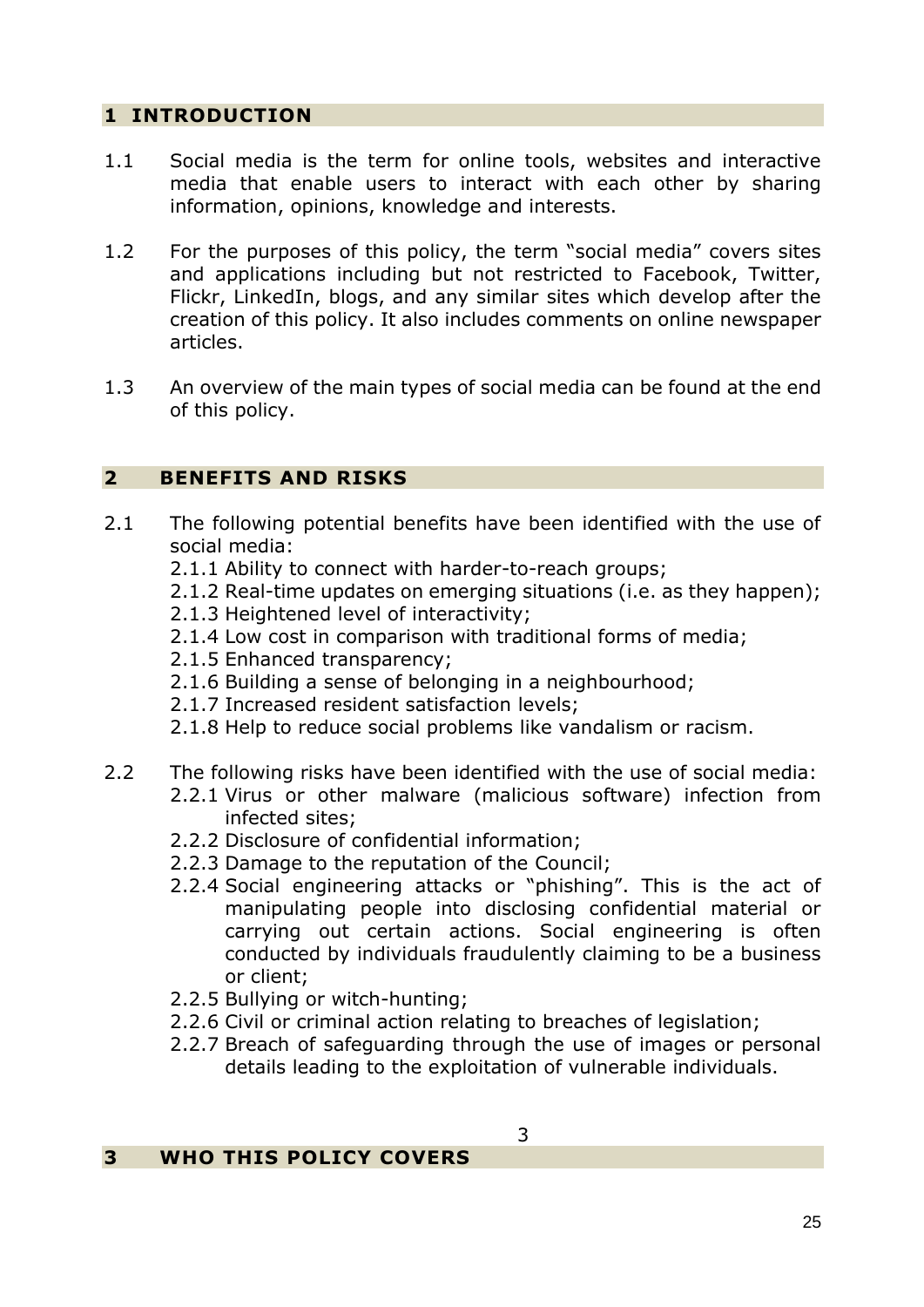- 3.1 This policy covers all Councillors. It should be considered in conjunction with the Council's Code of Conduct for Councillors.
- 3.2 It relates to all use of social media, whether inside or outside of official capacities.

#### **4 WHO CAN USE SOCIAL MEDIA**

4.1 The Town Clerk will have control of any social media sites set up for the Council as a corporate body. It is recommended that in the case of Facebook and similar sites, Councillors wishing to keep their personal life and official capacities separate should create separate accounts.

#### **5 USERS' RESPONSIBILITIES**

- 5.1 Councillors using social media should make use of stringent privacy settings if they do not wish them to be accessed by the press and public.
- 5.2 In any biography where the Councillor is identified as a Councillor, the account should state that the views are those of the Councillor in question and may not represent the views of the Council. Use of the Council's logo on a personal account or website should only occur with the written permission of the Town Clerk.
- 5.3 The logo should not be used on sites or applications which are unrelated to or not representative of the Council's official position. If in doubt, contact the Town Clerk.
- 5.4 Where possible, a Councillor should make clear who they are in the profile of any account and whether they are an authorised representative of the Council, unless there are exceptional circumstances, such as a potential threat to personal security. In such instances, the Council's Town Clerk must be consulted.
- 5.5 Councillors are personally responsible for the content which they publish on any form of social media. Publishing – or allowing to be published (in the form of a comment) – an untrue statement about a person which is damaging to their reputation may amount to libel.
- 5.6 Councillors must treat others with respect, avoid personal attacks and not make disrespectful, rude or offensive comments.

4

5.7 Councillors must comply with equality laws contained within the Equality Act 2010, associated legislation and the Council's Equality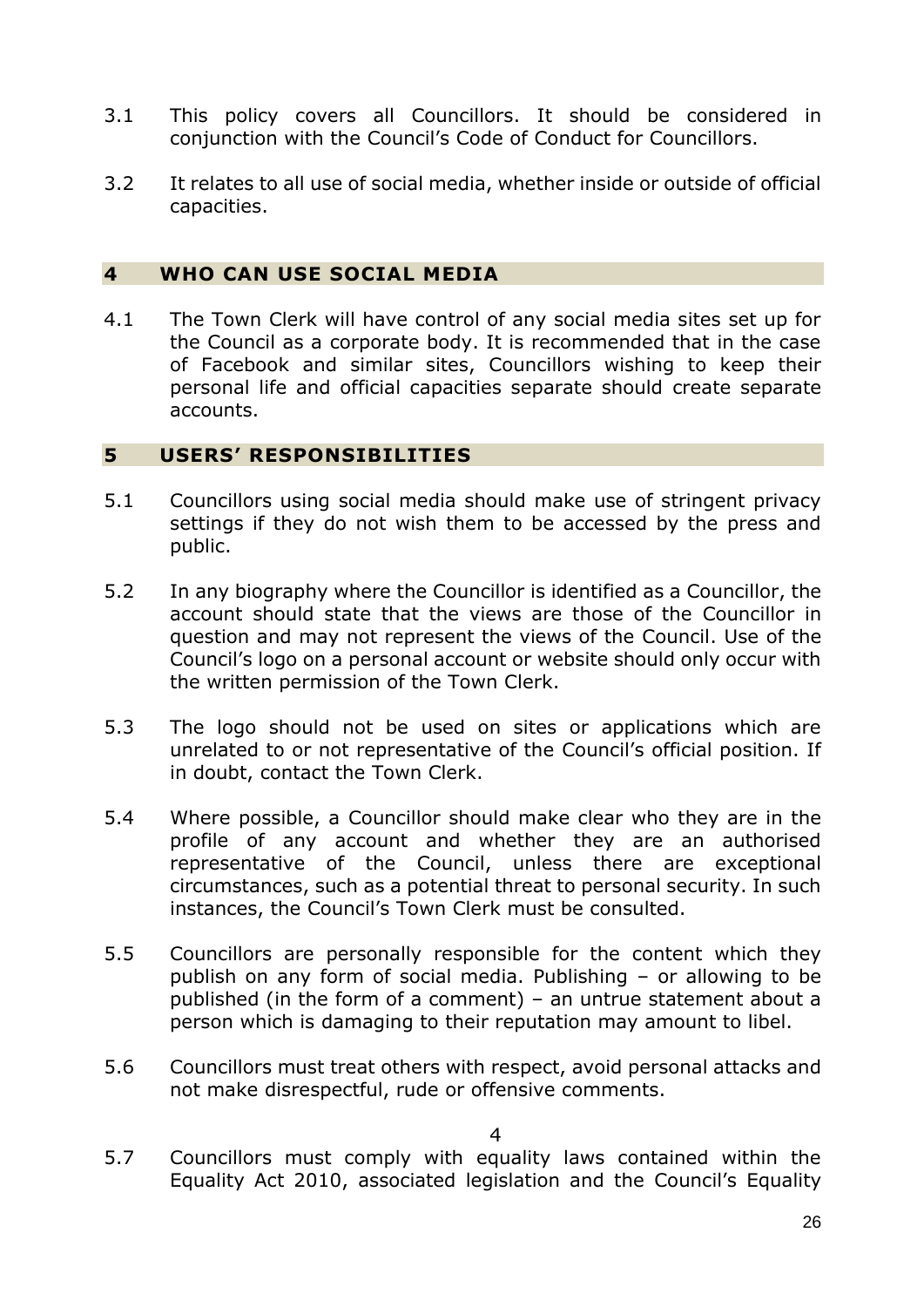Policy. They must not publish anything that might be considered sexist, racist, ageist, homophobic or anti-faith.

#### **6 ANONYMOUS POSTINGS**

- 6.1 When commenting online on any matter relating to the Council, Councillors should identify themselves as a Councillor (for instance in their profile) and make it clear whether or not they are representing the views of the Council. They must not make anonymous posts nor use a pseudonym when making such comments so as to hide their identity.
- 6.2 Councillors who fail to identify themselves as a Councillor in breach of this obligation will be deemed to be acting in their official capacity for the purposes of the Code of Conduct and such failure will itself be a breach of the Code of Conduct for Councillors.

#### **7 SAFETY**

- 7.1 Councillors must be aware of their own safety when placing information on the Internet and should not publish information which could give details which could leave them vulnerable.
- 7.2 Any Councillor receiving threats, abuse or harassment via their use of social media should report it to their political group leader, Town Clerk and/or the police.
- 7.3 They should use a secure password (generally more than eight characters long and using a mixture of letters and numbers) and never share their password with anyone.

#### **8 INFORMATION PROTECTION**

- 8.1 Councillors must not disclose information, make commitments or engage in activity on behalf of the Council unless they are authorised to do so.
- 8.2 They should not cite or reference customers, partners or suppliers without their prior written consent.
- 8.3 They must handle any personal or sensitive information in line with the Council's data protection policies.

5

8.4 Social media sites are in the public domain and it is important that Councillors ensure that they are confident of the nature of the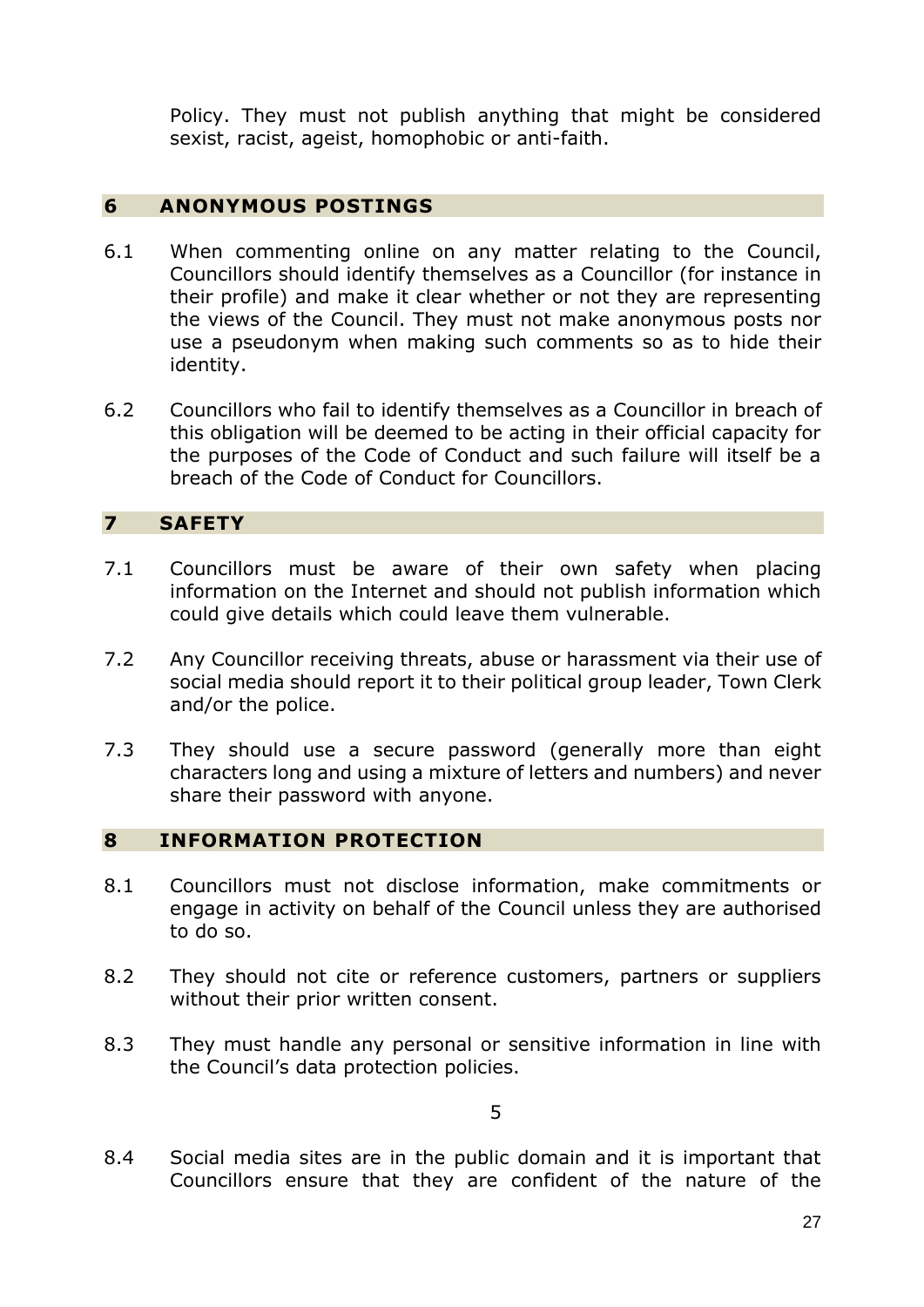information they publish. Comments posted online are permanently available and can be used by media such as newspapers.

- 8.5 Councillors must not publish or report on meetings which are private or internal or publish exempt committee reports or private papers.
- 8.6 Copyright laws still apply online. Councillors must not use images to which they do not hold the copyright. Information shared should be attributed to the source (i.e. via web link). Councillors must respect fair-use and financial disclosure laws.

#### **9 ELECTIONS**

- 9.1 The Electoral Commission requires that candidates provide a return of expenditure on any form of advertising or campaign literature - and this includes web advertising. There are additional requirements, such as imprint standards, for materials which can be downloaded from a website. Full guidance for candidates can be found at www.electoralcommission.org.uk. Accounts may need to be closed for a defined period before local and national elections in order to comply with legislation which affects local authorities.
- 9.2 Political blogs cannot be linked from the Council's website and the Council will not promote Councillors' Twitter accounts during the election purdah period.

#### **10 BEST PRACTICE**

- 10.1 Councillors must not use insulting or offensive language or engage in any conduct that would not be acceptable in a workplace. They must show consideration for others' privacy and for topics that may be considered controversial, such as politics or religion.
- 10.2 Social media must not be used to publish content which may result in action for defamation, discrimination, breaches of copyright, data protection or other claims for damages. This includes but is not limited to, material of an illegal, sexual or offensive nature that may bring the Council into disrepute.
- 10.3 Corporate social media must not be used for party political purposes nor specific campaigning purposes as the Council is not permitted to publish material which "in whole or part appears to affect public support for a political party" (Local Government Act 1986). The Council's corporate social media accounts must not be used for such purposes by a Councillor.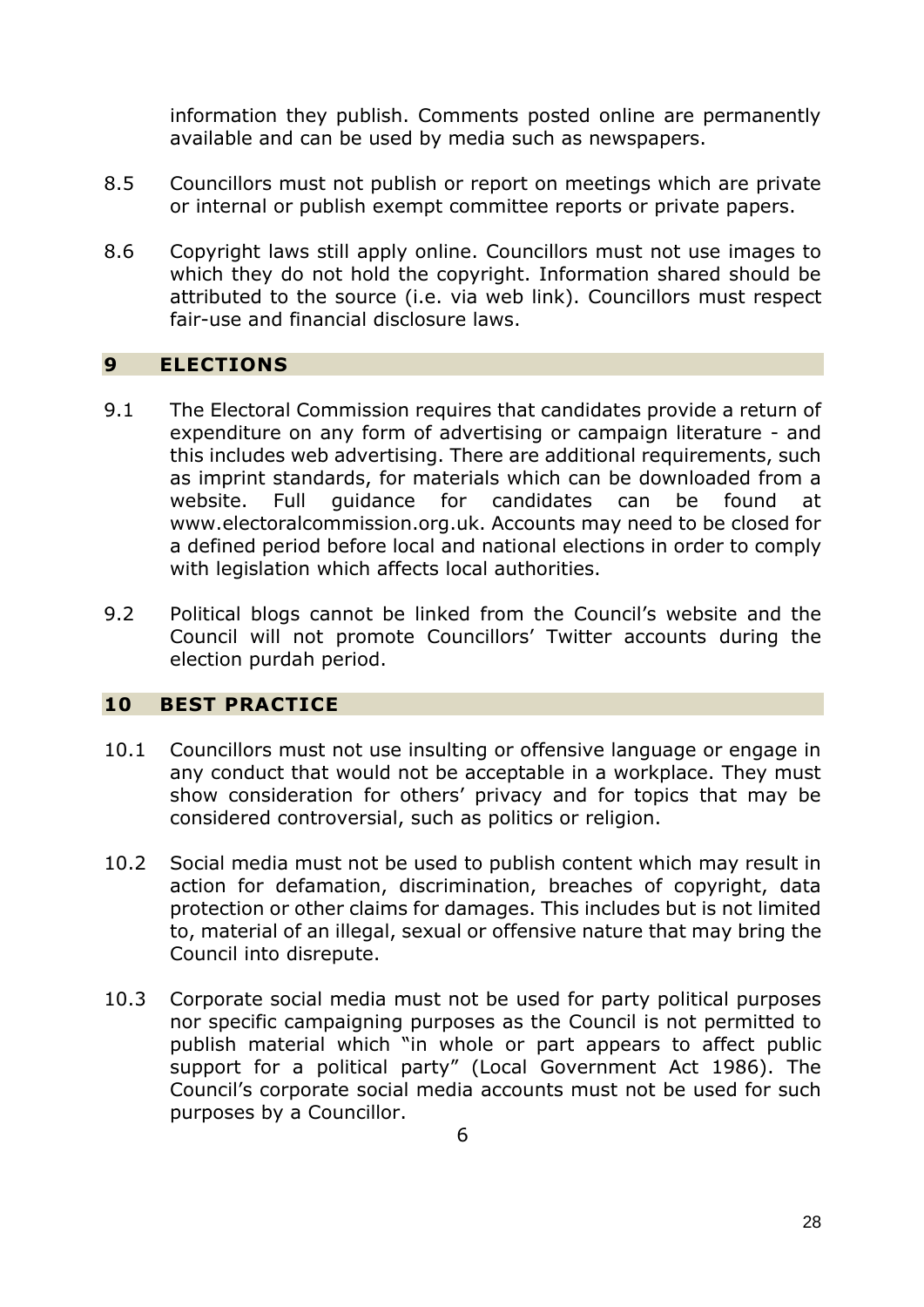- 10.4 Councillors must not use the Council's social media accounts to promote personal financial interests, commercial ventures or personal campaigns, whether or not related to the function of the Council.
- 10.5 Social media must not be used in an abusive or hateful manner.
- 10.6 Social media must not be used for actions that would put Councillors in breach of the Code of Conduct for Councillors.
- 10.7 Use of social media must not breach the Council's misconduct, equal opportunities or bullying and harassment policies.

#### **11 BREACHES OF THIS POLICY**

- 11.1 Failure to comply with this policy may result in a formal complaint being made to the Monitoring Officer to be dealt with under the Council's Standards Procedures.
- 11.2 Other violations of this policy, such as breaching the Data Protection Act 2018, could lead to criminal or civil action being taken against the individual(s) involved. The Council reserves the right to request the closure of any applications or removal of any content published by Councillors deemed inappropriate or which may adversely affect the reputation of the Council, or put it at risk of legal action.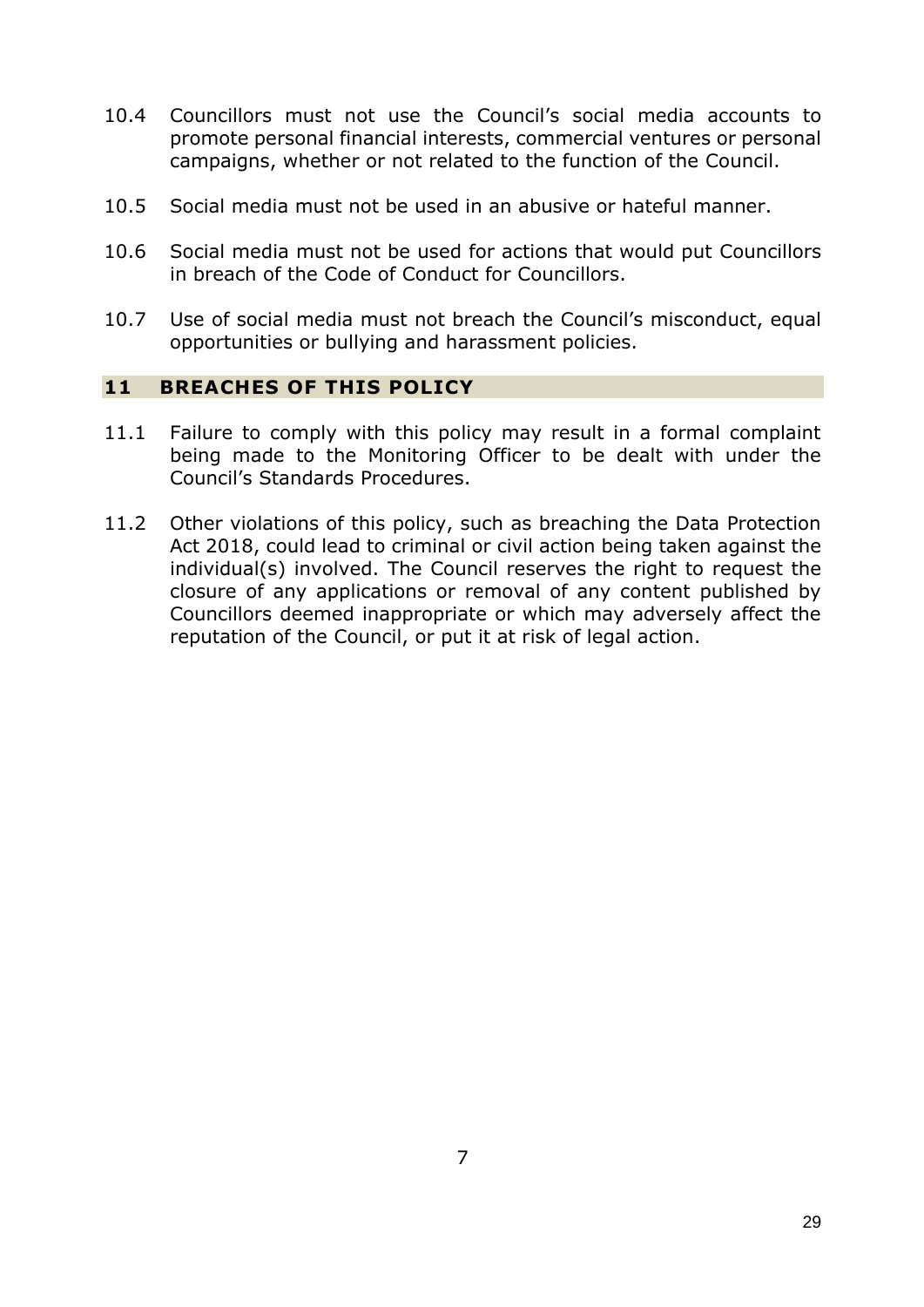#### **EXAMPLES OF SOCIAL MEDIA**

The types and numbers of social media tools are constantly growing and this policy is intended to cover all emerging brands of social media account as well as those listed below.

**Facebook:** A website and accompanying mobile application on which users create a profile or timeline for themselves where they send and receive requests from "friends" which link their accounts, enabling them to share photos, information and common interests. Accounts can be set to "private" which prevents anyone but a user's approved friends seeing the content.

**Blogs:** Short for "weblog", this is an online diary and can take the form of a personal website created from scratch and designed by the user, or a template hosted on a site such as Blogger, WordPress or Blogs Today. It is effectively an online diary which can be themed or personal, surrounding an individual's interests or opinions.

**Twitter:** A microblogging site where users communicate in 140-character statements, including images and links to websites if required. Unlike Facebook (which is essentially private unless you grant access to a 'friend'), Twitter accounts are generally public unless restrictions are placed by the user to make them private. Users attract followers, who do not require permission to read a user's 'tweets' (the name of the messages) unless they are blocked. It can be compared with sending a text message to a virtual message board. Messages can be further shared by 're-tweeting' and public messages exchanged using the "@" symbol and a user's Twitter name or 'handle'.

**YouTube:** A video-sharing website, where users can view and upload their own videos.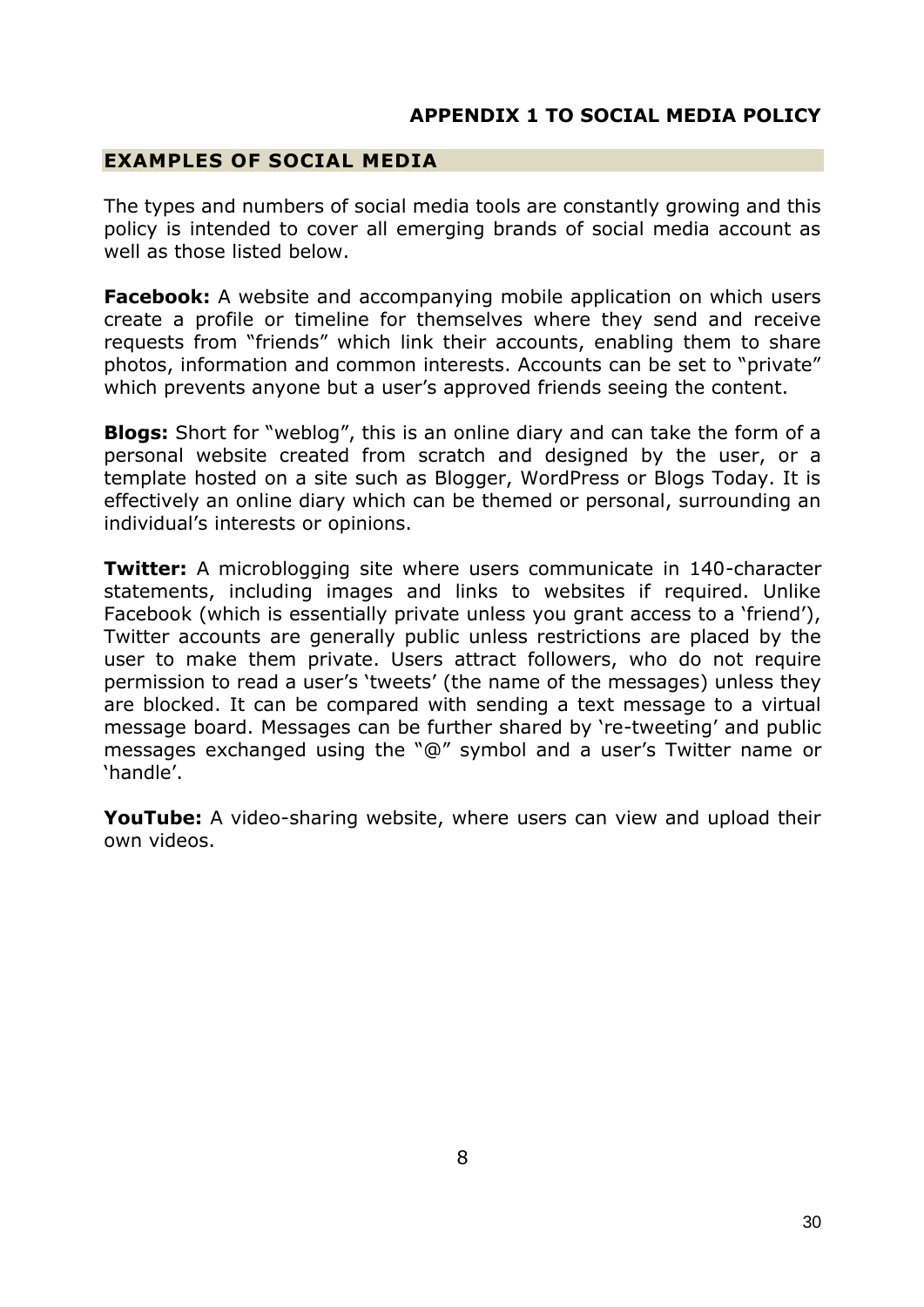#### **Appendix G - Planning Code of Good Practice for Councillors**

#### **1 BACKGROUND AND INTERPRETATION**

- 1.1 This Planning Code of Good Practice takes into account the Local Government Association's Guidance Note: Probity in Planning (2013 version but adapted for use and adoption by the Town Council to supplement its Code of Conduct for Councillors.
- 1.2 In this Code of Good Practice, "Interest", "Disclosable Pecuniary Interest" and "Ordinary Interest" have the meanings given in the Code of Conduct for Councillors and "Private Interest" means either:
	- 1.2.1 a Disclosable Pecuniary Interest; or
	- 1.2.2 an Ordinary Interest where that interest is one which a member of the public with knowledge of the relevant facts would reasonably regard as so significant that it is likely to prejudice the Councillor's judgment of the public interest.
- 1.3 The Town Council is not a planning authority, but as an important consultee it is still part of the planning process. It is no longer a statutory consultee but has the right to be notified by planning authorities if it has requested them to do so. It is important therefore, that their consideration of planning applications in public, are open and fair.
- 1.4 The planning authority will usually be Arun District Council but may be West Sussex County Council for certain matters including mineral extraction, waste disposal and educational establishments.

#### **2 INTRODUCTION**

THE AIM OF THIS CODE OF GOOD PRACTICE

2.1 To ensure that in the planning process there are no grounds for suggesting that observations by the Town Council have been biased, partial or not well-founded in any way.

#### THE KEY PURPOSE OF PLANNING

2.2 To control development in the public interest.

#### THE ROLE AS A MEMBER OF THE TOWN COUNCIL

2.3 To consider planning applications notified to it and construct observations to be forwarded to the planning authority, openly, impartially, with sound judgement and for justifiable reasons.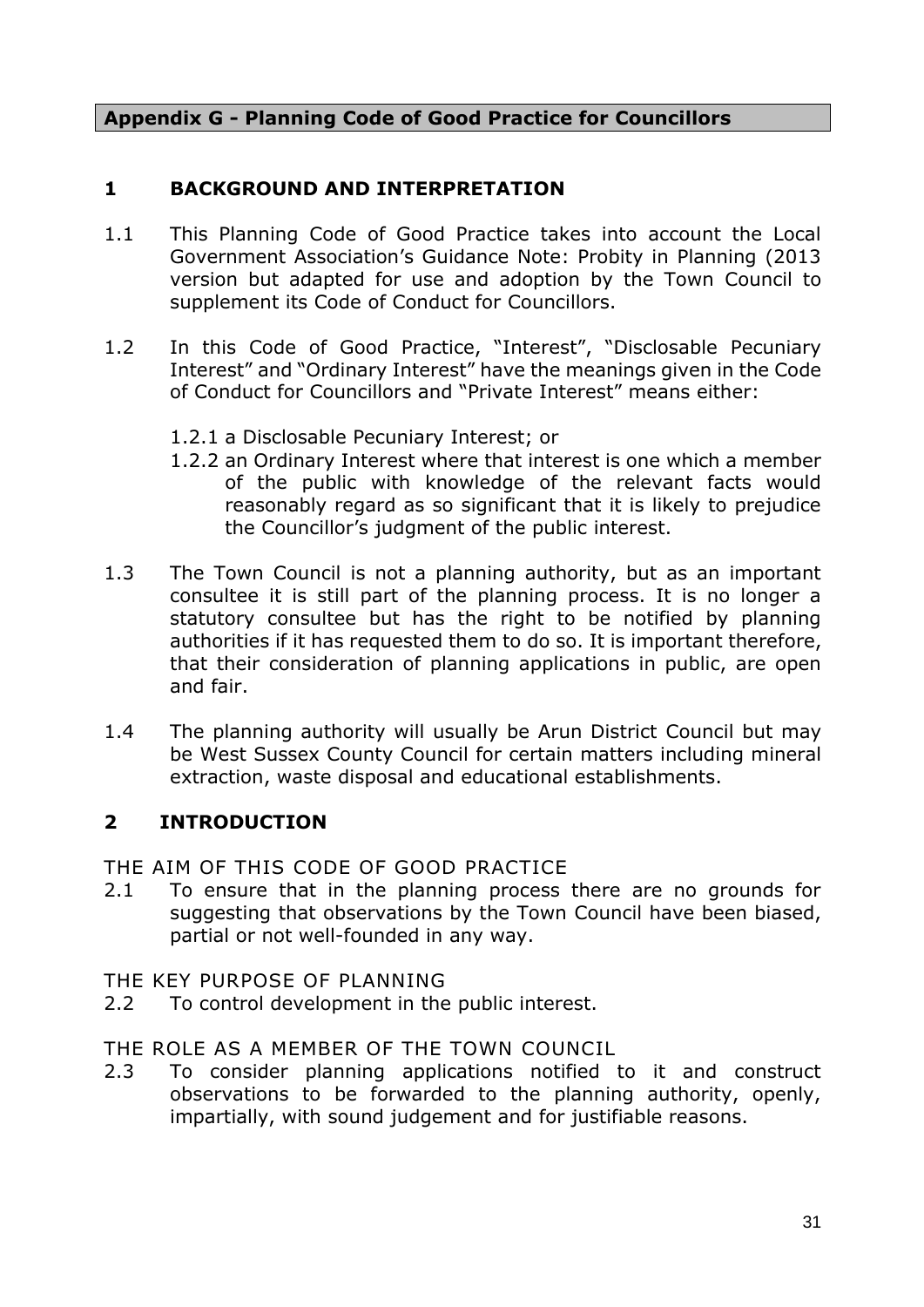#### WHEN THE CODE OF GOOD PRACTICE APPLIES

- 2.4 This Code of Good Practice applies to Town Councillors at all times when involving themselves in the planning process. This includes when taking part in the meetings of the Council to determine observations to be forwarded to the Planning Authority or when involved on less formal occasions, such as meetings with Officers or the public and consultative meetings. It applies as equally to planning enforcement matters or consultation on site specific policy issues as it does to planning applications.
- 2.5 If Councillors have any doubts about the application of this Code of Good Practice to their own circumstances, they should seek advice early, from their Town Clerk or the District Council's Monitoring Officer.

#### **3 RELATIONSHIP TO THE CODE OF CONDUCT FOR COUNCILLORS**

- 3.1 The rules in the Code of Conduct for Councillors adopted by the Town Council must always be complied with first.
- 3.2 The rules in this Planning Code of Good Practice must then be applied. They seek to explain and supplement the Code of Conduct for Councillors for the purposes of planning matters. If a Councillor does not abide by this Code of Good Practice, they may put:
	- 3.2.1 the Council at risk of proceedings on the validity of their decision on observations; and
	- 3.2.2 themselves at risk of either being named in a report made to the Standards Committee or Town Council or, if the failure is also likely to be a breach of the Code of Conduct for Councillors, a complaint being made to the Standards Committee.

#### **4 DEVELOPMENT PROPOSALS AND INTERESTS UNDER THE CODE OF CONDUCT FOR COUNCILLORS**

- 4.1 Councillors must disclose the existence and nature of any Interest at any relevant meeting, including informal meetings or discussions with Officers and other Councillors. Interests should preferably be disclosed at the beginning of the meeting or as soon as an interest becomes known.
- 4.2 Where the Councillor has an Other Registrable Interest, they must:
	- 4.2.1 not participate, or give the appearance of trying to participate, in the making of any decision on the matter by the Council. However, they may address the Committee but only to make a presentation in the same manner that would apply to a normal member of the public, after which they must leave the room whilst the meeting considers it (they must not remain in the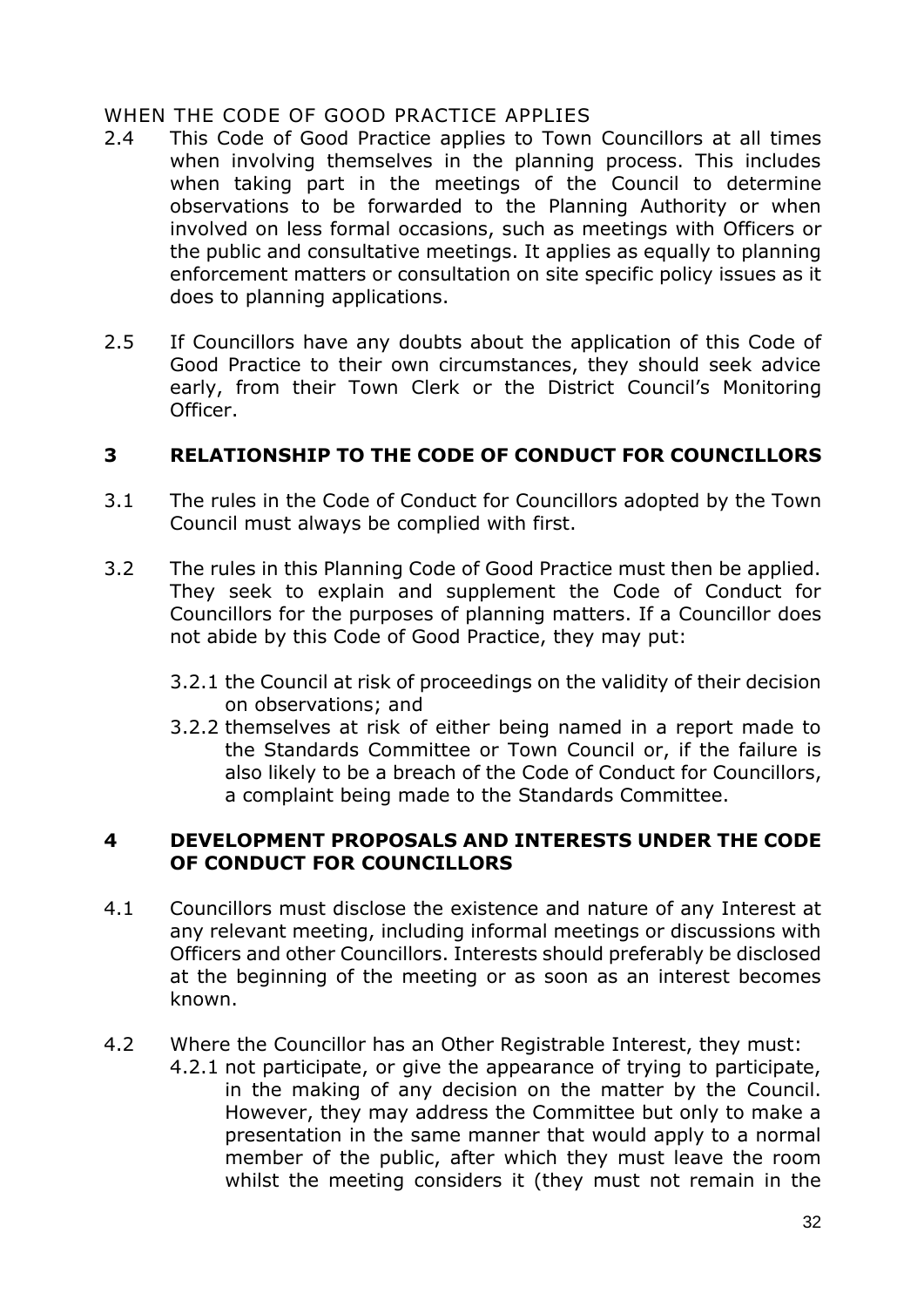public gallery).

- 4.2.2 not try to represent town ward views; they should get another Local Councillor to do so instead.
- 4.2.3 not get involved in the processing of the application.
- 4.2.4 not seek or accept any preferential treatment, or place themselves in a position that could lead the public to think they are receiving preferential treatment, because of their position as a Councillor. This would include using their position to discuss that proposal with Officers or Councillors when other members of the public would not have the same opportunity to do so.
- 4.2.5 be aware that, whilst they are not prevented from seeking to explain and justify a proposal in which they have a Private Interest to an appropriate Officer, in person or in writing, the Code of Conduct for Councillors places limitations on them in representing that proposal.

#### **5. FETTERING DISCRETION IN THE PLANNING PROCESS**

- 5.1 Councillors must not fetter their discretion, and therefore their ability to participate in discussing planning matters and deciding on representations to be made to the Planning Authority, by making up their mind, or clearly appearing to have made up their mind (particularly in relation to an external interest or lobby group), on how they will vote on any planning matter prior to formal consideration of the matter at the meeting of the Town Council and of their hearing the Town Clerk's advice and evidence and arguments on both sides.
- 5.2 Fettering their discretion in this way and then taking part in making the decision will put the Council at risk of challenge on the grounds of there being a danger of bias or pre-determination or a failure to take into account all of the material considerations enabling the proposal to be considered on its merits.
- 5.3 Councillors are likely to have fettered their discretion where the Council is the landowner, developer or applicant and they have acted as, or could be perceived as being, a chief advocate for the proposal. This is more than a matter of membership of the Town Council which proposes the matter and makes representations to the Planning Authority, but that through their significant personal involvement in preparing or advocating the proposal they will be, or perceived by the public as being, no longer able to act impartially or to determine the proposal purely on its planning merits.
- 5.4 Councillors are able to take part in the debate on a proposal when acting as part of a consultee body (e.g. member of a conservation group), provided:
	- 5.4.1 the proposal does not substantially affect the well-being or financial standing of the consultee body;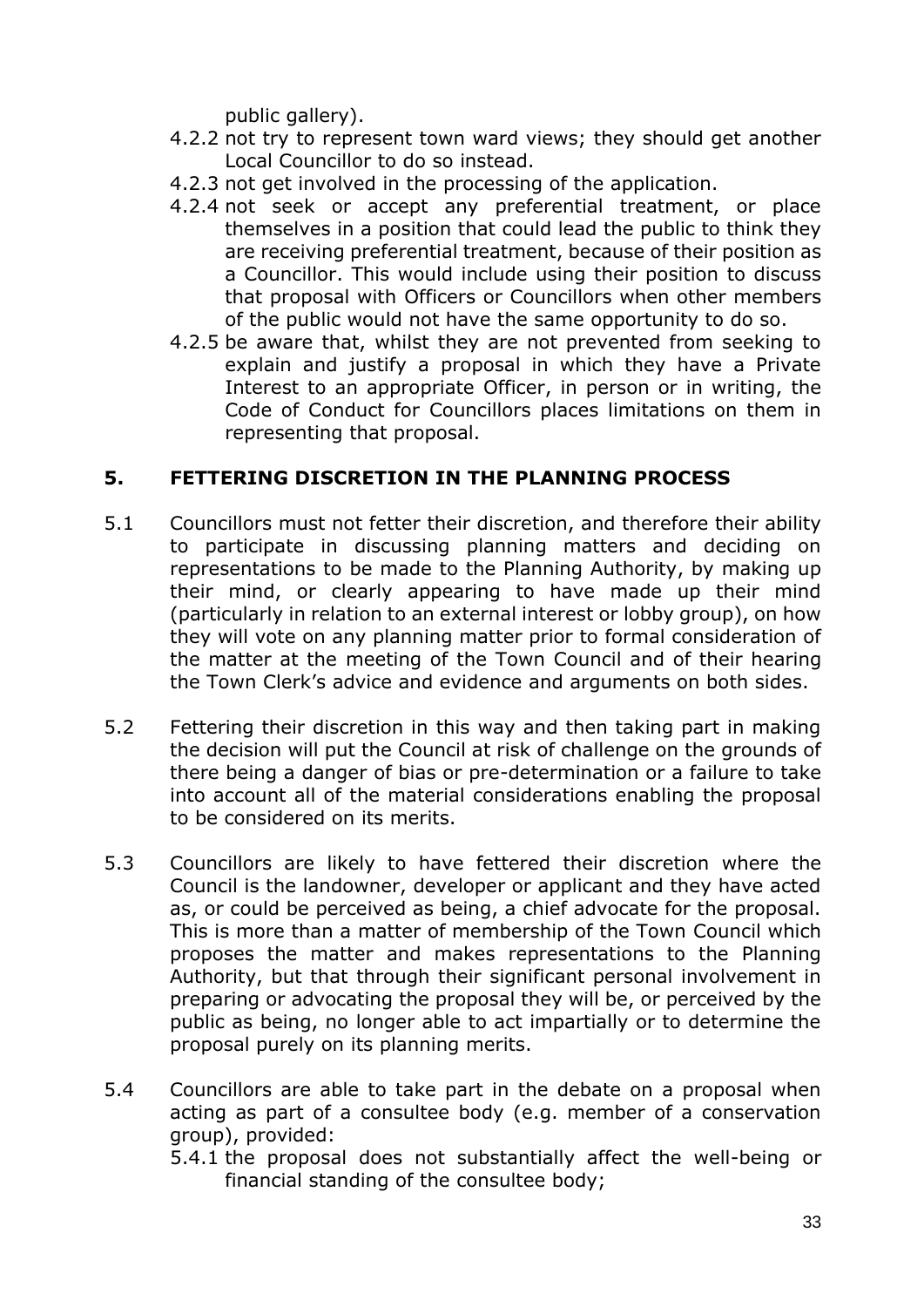- 5.4.2 they make it clear to the consultee body that:
	- 5.4.2.1 their views are expressed on the limited information before them only;
	- 5.4.2.2 they must reserve judgement and the independence to make up their own mind on each separate proposal, based on their overriding duty to the whole parish or town and when it comes before the Town Council and they hear all of the relevant information; and
	- 5.4.2.3 they will not in any way commit themselves as to how they or others may vote when the proposal comes before the Town Council; and
- 5.4.3 they disclose the Ordinary Interest regarding their membership or role when the Town Council comes to consider the proposal.
- 5.5 Councillors must not speak and vote on a proposal where they have fettered their discretion. They do not also have to withdraw (if they don't have a Private Interest in the matter), but they may prefer to do so for the sake of appearances.
- 5.6 Councillors should explain that they do not intend to speak and vote because they have, or they could reasonably be perceived as having judged (or reserved the right to judge) the matter elsewhere, so that this may be recorded in the minutes.

#### **6 CONTACT WITH APPLICANTS, DEVELOPERS AND OBJECTORS**

- 6.1 Councillors should refer those who approach them for planning, procedural or technical advice to the Town Clerk or to Planning Authority Officers.
- 6.2 Councillors should not agree to any private meeting with applicants, developers or groups of objectors on their own where they can reasonably avoid it. Where they believe that a private meeting would be useful in clarifying the issues, they should attend with the Town Clerk or other Town Council Officer. The Town Clerk or other Officer will then ensure that those present at the meeting are advised from the start that the discussions will not bind the Council to any particular course of action, that the meeting is recorded, and the record of the meeting is disclosed to all other Town Council Members.

#### 6.3 Councillors should:

- 6.3.1 follow the rules on lobbying;
- 6.3.2 consider whether or not it would be prudent in the circumstances to make notes when contacted; and
- 6.3.3 report to the Town Clerk any significant contact with the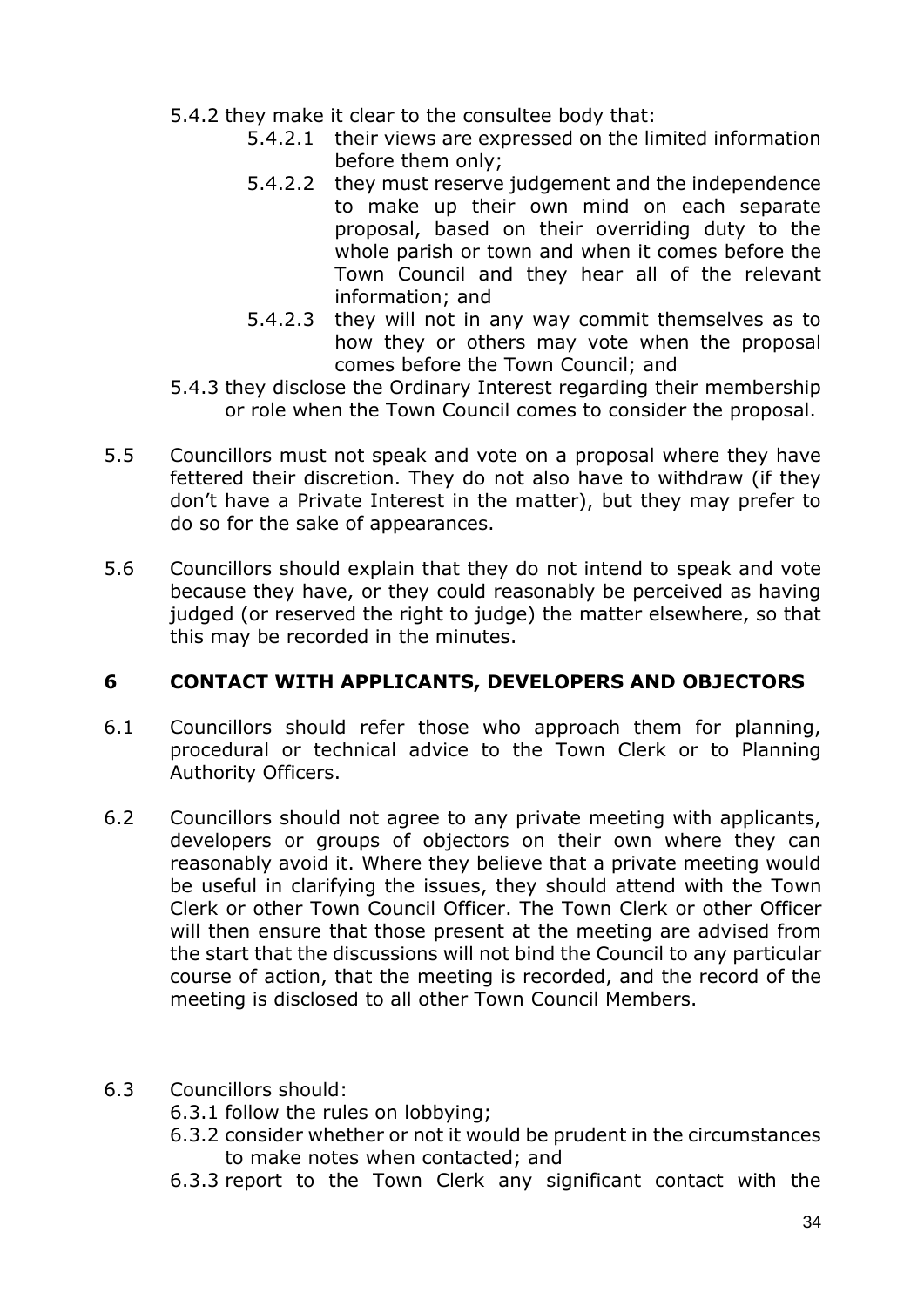applicant and other parties, explaining the nature and purpose of the contacts and their involvement in them, and ensure that this is recorded on the planning file.

- 6.4 In addition, in respect of presentations by applicants/developers, Councillors should:
	- 6.4.1 Invite the applicants/developers to present to the whole Town Council or committee, where possible in public, however applicant confidentiality at a pre-application stage must be respected;
	- 6.4.2 ask relevant questions for the purposes of clarifying their understanding of the proposals;
	- 6.4.3 remember that the presentation is not part of the formal process of debate and determination of any subsequent application; this will be carried out by the Town Council if a planning application is subsequently made;
	- 6.4.4 be aware that a presentation is a form of lobbying and they must not express any strong view or state how you or other Councillors might vote. The Town Council may after consideration, forward initial reactions to the proposal, but must make clear these comments are without prejudice to any formal observations to the Planning Authority on a planning application after all information contained in it and other views have been considered.

#### **7 LOBBYING OF COUNCILLORS**

- 7.1 Councillors must remember that their overriding duty is to the town, taking account of the need to make decisions impartially, that they should not improperly favour, or appear to improperly favour, any person, company, group or locality.
- 7.2 Councillors should not accept gifts or hospitality from any person involved in or affected by a planning proposal. If a degree of hospitality is entirely unavoidable, they must ensure it is kept to a minimum, that its acceptance is declared as soon as possible and that they remember to register interests where their value is over £25 (in accordance with the Council's rules on gifts and hospitality).
- 7.3 Councillors should copy or pass on any lobbying correspondence they receive to the Town Clerk at the earliest opportunity.
- 7.4 Councillors should promptly refer to the Town Clerk any offers made to them of community benefit, through a proposed s.106 Planning Obligation or otherwise.
- 7.5 Councillors should inform the Town Clerk where they feel they have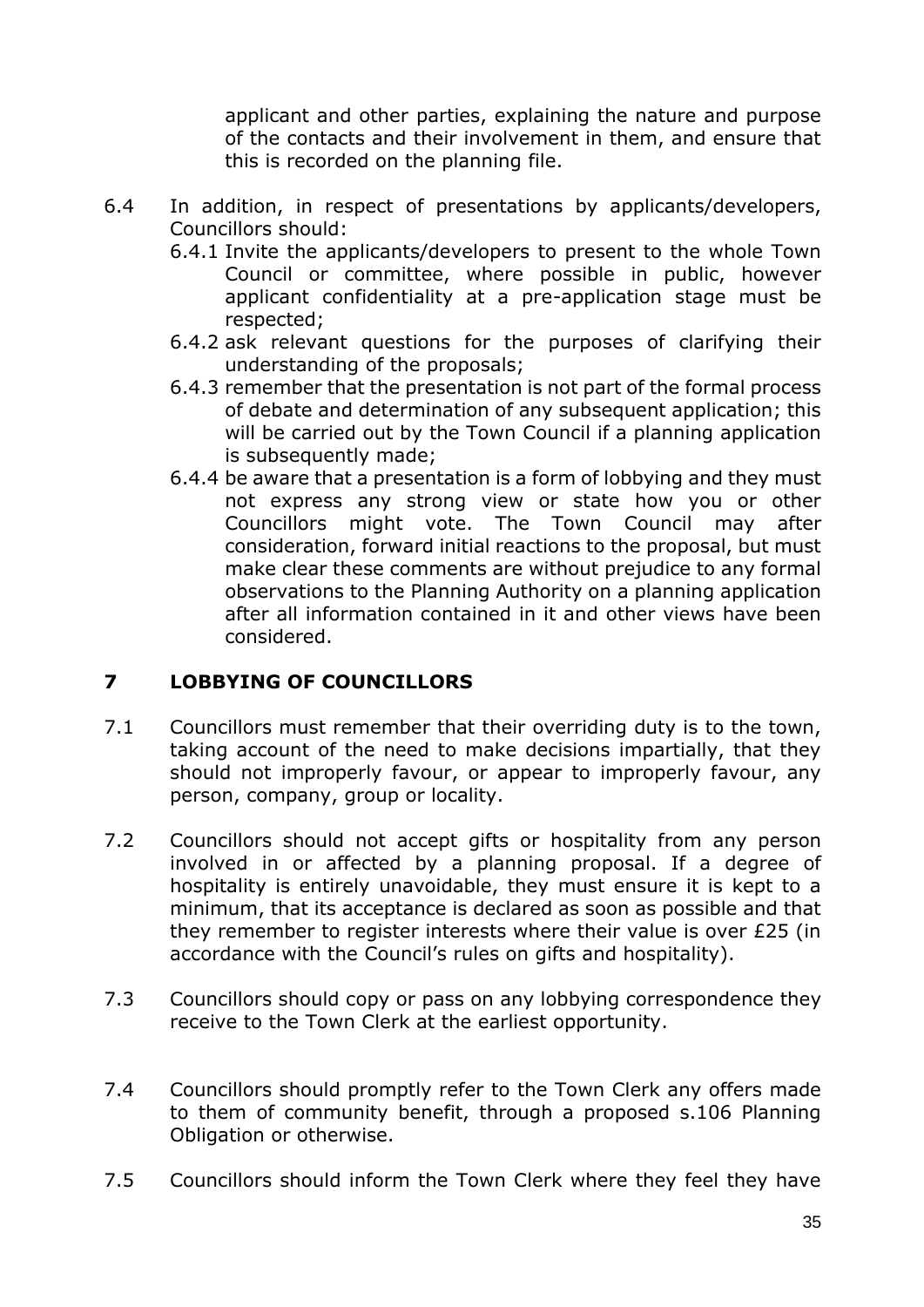been exposed to undue or excessive lobbying or approaches (including inappropriate offers of gifts or hospitality). The Town Clerk may refer this matter to the District Council's Monitoring Officer if considered significant.

- 7.6 Unless they have a Private Interest, Councillors will not have fettered their discretion or breached this Planning Code of Good Practice through:
	- 7.6.1 listening or receiving viewpoints from residents or other interested parties;
	- 7.6.2 making comments to residents, interested parties, other Councillors or appropriate Officers, provided they do not consist of or amount to pre-judging the issue and they make it clear that they are keeping an open mind;
	- 7.6.3 seeking information through appropriate channels; or
	- 7.6.4 being a vehicle for the expression of opinion, provided they explain their actions at the start of the meeting or item and make it clear that, having expressed the opinion or town ward view, they have not committed themselves to vote in accordance with those views and will make up their own mind having heard all the facts and listened to the debate.

#### **8 LOBBYING BY COUNCILLORS**

- 8.1 Councillors should not lead or represent an organisation whose primary purpose is to lobby to promote or oppose planning proposals. If they do, they will have fettered their discretion and are likely to have a Private Interest.
- 8.2 Councillors may join general interest groups which reflect their areas of interest and which concentrate on issues beyond particular planning proposals, such as the Victorian Society, CPRE, Ramblers Association or a local civic society, but they must disclose any Interest where that organisation has made representations on a particular proposal and make it clear to that organisation and the Town Council that they have reserved judgement and the independence to make up their own mind on each separate proposal.
- 8.3 Councillors should not excessively lobby fellow Councillors regarding their concerns or views nor attempt to persuade them that they should decide how to vote in advance of the meeting at which any planning decision is to be taken.
- 8.4 Councillors must not decide or discuss how to vote on any application at any sort of Political Group Meeting, or lobby any other Councillor to do so. Political Group Meetings should never dictate how Councillors should vote on a planning issue.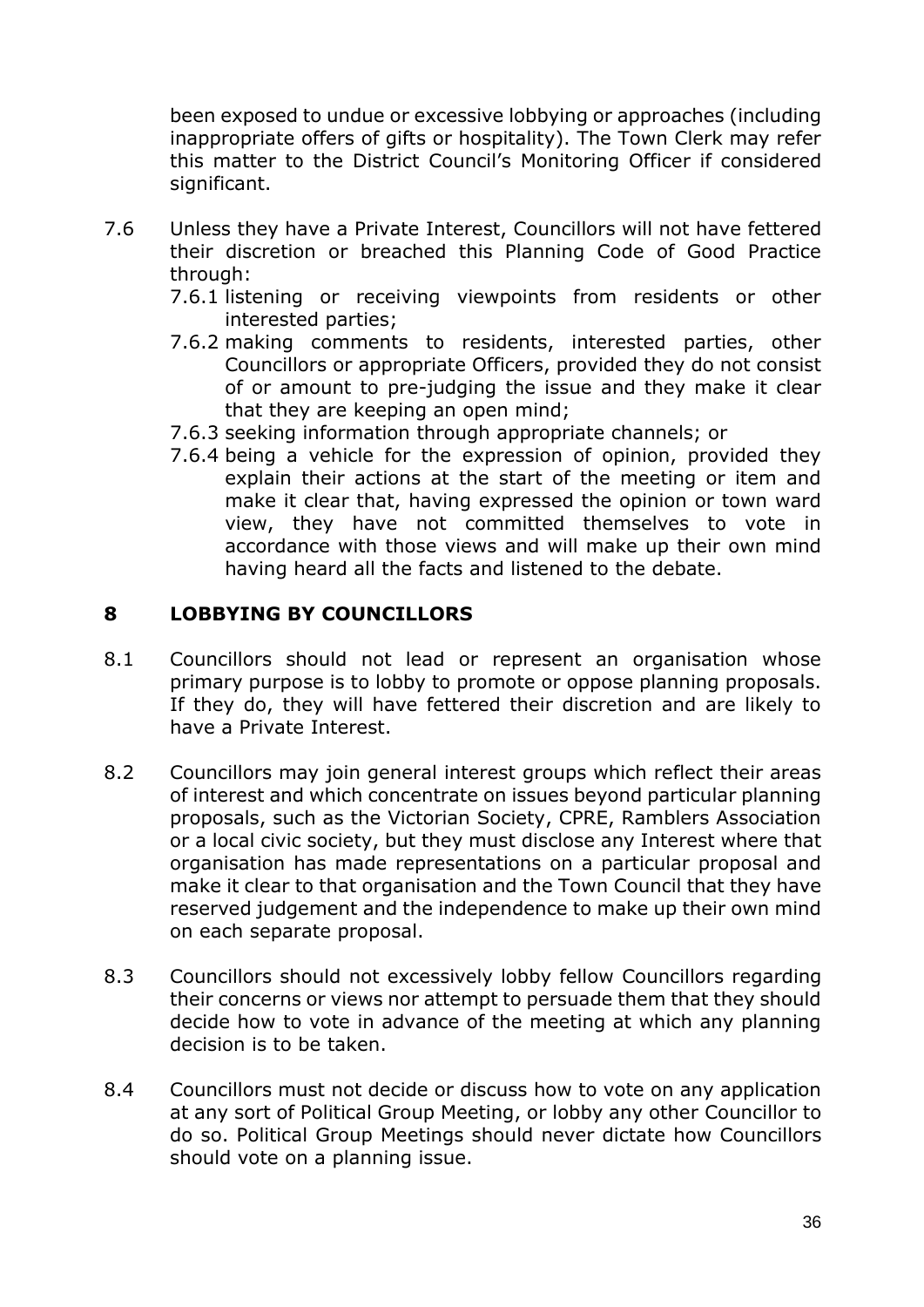## **9 SITE VISITS**

- 9.1 Councillors should attend site visits organised by the Town Council where possible.
- 9.2 Councillors should not request a site visit unless they feel it is strictly necessary because:
	- 9.2.1 particular site factors are significant in terms of the weight attached to them relative to other factors or the difficulty of their assessment in the absence of a site inspection.
- 9.3 Councillors should ensure that any information which they gain from the site visit is reported back to the Town Council, so that all Councillors have the same information.
- 9.4 Councillors must ensure that they treat the site visit only as an opportunity to seek information and to observe the site.
- 9.5 Councillors may ask the applicants/developers at the site visit questions or seek clarification from them on matters which are relevant to the site inspection.
- 9.6 Councillors must not express opinions or views to anyone.

#### **10 PUBLIC SPEAKING AT MEETINGS**

- 10.1 Councillors must not allow members of the public to communicate with them during the Town Council's proceedings (orally or in writing) other than through the scheme for public speaking, as this may give the appearance of bias.
- 10.2 Councillors must ensure that they comply with the Town Council's procedures in respect of public speaking.

#### **11 OFFICERS**

- 11.1 Councillors must not put pressure on either the Town Clerk or Planning Authority Officers to put forward a particular recommendation. This does not prevent them from asking questions or submitting views as individuals through the formal consultation process.
- 11.2 Councillors must recognise and respect that Planning Authority Officers involved in the processing and determination of planning matters must act in accordance with their Council's Code of Conduct for Officers and their professional codes of conduct, primarily the Royal Town Planning Institute's Code of Professional Conduct. As a result, planning Officers' views, opinions and recommendations will be